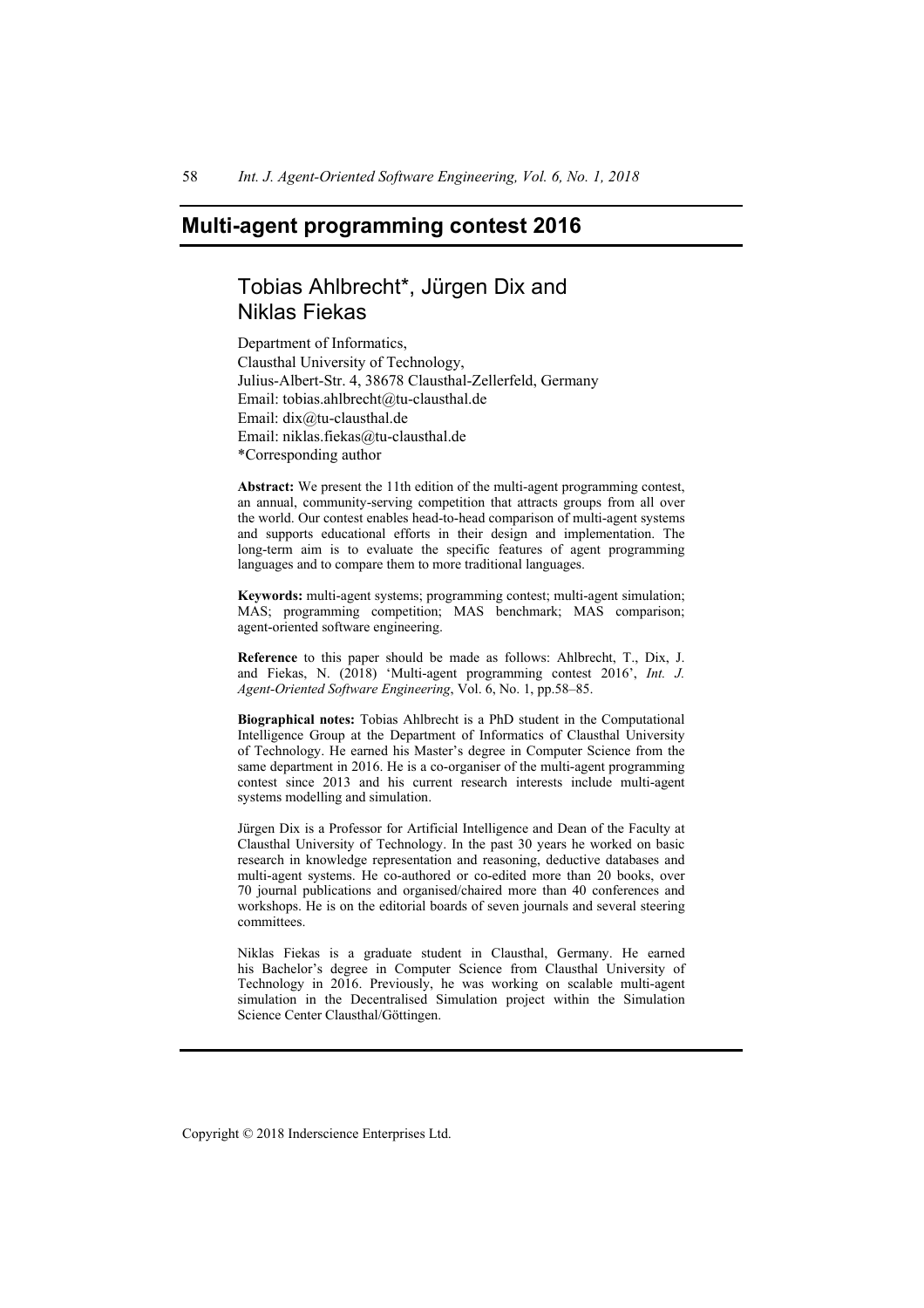#### *Multi-agent programming contest 2016* 59

### **1 Introduction**

In this preface to the special issue, we

- 1 briefly introduce our *contest*<sup>1</sup> and its development in the last ten years
- 2 elaborate on the brand new 2016 scenario (which will also be used, slightly modified, in the 2017 competition)
- 3 introduce the five teams that took part in the tournament
- 4 analyse and interpret interesting matches
- 5 evaluate the performance and strategies of the teams.

The *multi-agent programming contest* (MAPC) is an annual international event that started in 2005, initiated by Jürgen Dix and Mehdi Dastani (with a lot of help from Peter Novak). In 2016, the competition was organised and held for the 11th time. It is an attempt to stimulate research in the field of programming multi-agent systems by

- 1 identifying key problems
- 2 developing suitable benchmarks
- 3 comparing agent programming languages and platforms
- 4 compiling test cases which require and enforce coordinated action that can serve as milestones for testing multi-agent programming languages, platforms and tools.

Furthermore, it supports educational efforts in the design and implementation of MAS's by providing concrete problems to solve.

The partaking teams develop one team of agents each, which connects remotely to the contest server holding the environment. The server sends percepts to the agents and awaits their actions, which are executed resulting in changes to the environment.

Detailed information about the strategies of the teams can be found in the subsequent papers in this volume.

### *1.1 Rationale behind the contest*

Originally, our *contest* had been designed for problem solving techniques based on approaches using computational logics. This, however, has never been a requirement to enter the competition. In the last eight years, we were focussing more on general agent-based approaches.

But, again, we do not require participants to use any multi-agent platforms at all: even centralised solutions are allowed. This allows us to compare solutions with and without multi-agent characteristics. This years runner-up, team Flisvos-2016, developed a strategy implemented in Python but without using any specific agent-related concepts, only some HTN-based planning and concepts from logic programming.

Although each single instance of the *contest* has been won by a team using a MAS, we have had almost always some approaches not based on agent technology at all.

When we started the contest, there were not too many professionally developed multi-agent programming languages around. In the first few years, the *contest* was mainly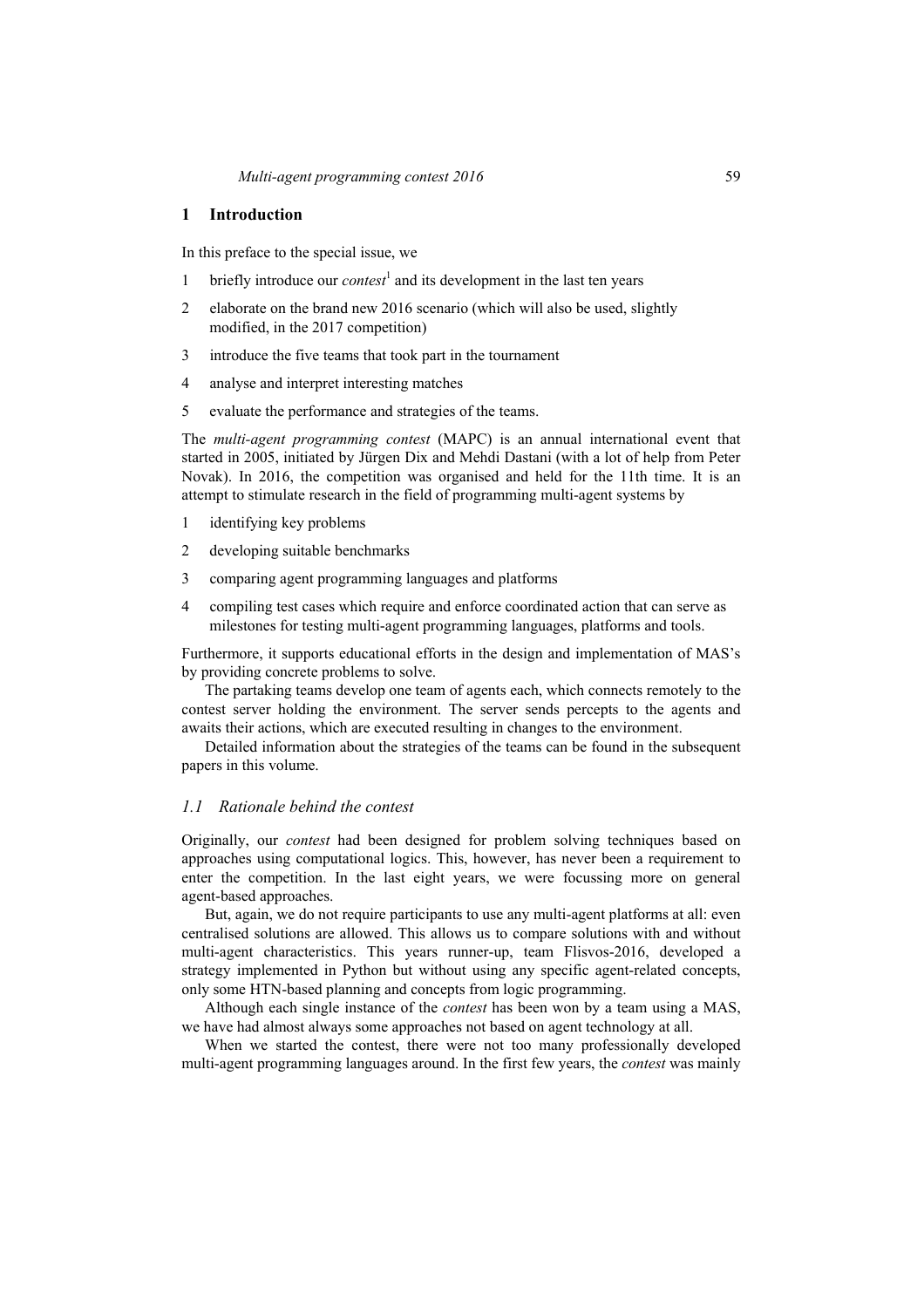used for debugging purposes of the participating teams (to improve their own programming language or platform).

We were, however, always interested in developing scenarios to show that the *agent paradigm really pays off*: the particular features in agent programming might be used to *solve* a non-trivial problem *more elegant*, *with less effort* or *more efficient* than with traditional software engineering languages (the questions we require the teams to answer are intended to give us insights into the overall effort spent).

#### *1.2 Related work*

For a detailed account on the history of the contest as well as the underlying simulation platform, we refer to Ahlbrecht et al. (2014), Behrens et al. (2010a, 2010b, 2009, 2012b), Dastani et al. (2007, 2008), Köster et al. (2013) and Ahlbrecht et al. (2013a, 2013b). A quick non-technical overview appeared in Behrens et al. (2012a). Similar contests, competitions and challenges have taken place in the past few years.

Google's AI challenge<sup>2</sup>, lying dormant since 2011 now, put its focus on intelligent solutions to rather simple games. They also did not impose any restrictions on the participants' implementations, as long as they could be run on their servers. Compared to the challenge, we employ more complicated scenarios in our *contest* so that more potential of agent platforms may be leveraged.

The AI-MAS (Winter) Olympics<sup>3</sup> last took place in 2013, featuring a game called 'crafting quest 3'. This competition aims mostly to bring together students and researchers in the AI field. At most three students each may collaborate to create a solution based on a custom SDK. According to their tutorial, participants have to submit JAR files implying that solutions must be in Java.

Other competitions, like the *student StarCraft AI tournament*<sup>4</sup> or the *Mario AI championship* (Karakovskiy and Togelius, 2012) focus on creating solutions for existing games, which are intended for humans to play with the objective of benchmarking reinforcement learning and general (video)game-related AI techniques. Also, these programs have to be able to cope with 'real time', while we allow plenty of time (ca. 4 seconds per step) for reasoning (and network communication).

Various *planning competitions*<sup>5</sup>, e.g., the *RoboCup logistics league*<sup>6</sup>, as their name suggests, centre around a single aspect of agent systems.

The *general game playing*<sup>7</sup> competitions differ from the others as the games are not known to the participants beforehand. The programs receive game and objective descriptions just before playing and need to come up with a solution on the fly. Most of the games are for 1 or 2 players only, which makes multi-agent approaches rather unsuitable.

Finally, the *trading agent competition*<sup>8</sup> targets the trading agent problem, e.g., managing supply chains. Again, it is more appropriate to use single agent solutions.

In summary, other competitions

- impose restrictions on the software used by the participants
- search solutions for a particular problem domain
- feature simple or single-player games which are more likely to be solved by a 'centralised' solution.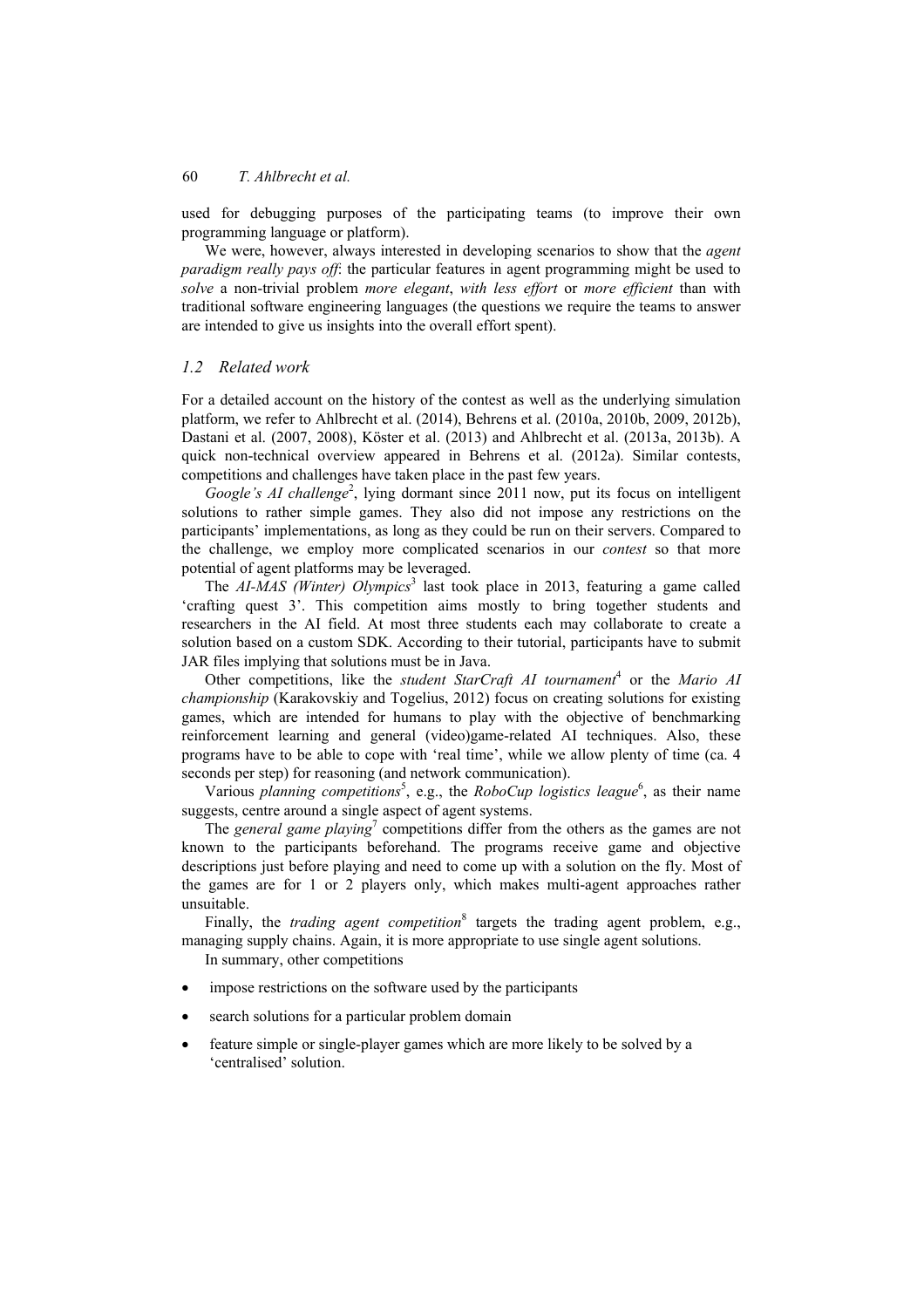### *1.3 History: the contest from 2005 to 2014*

Through the history of the *contest*, changes to the scenarios were introduced with every new edition including *four* major redesigns.

From 2005 to 2007, a *gold miners* scenario was used, where agents moved on a grid to collect randomly placed gold pieces which had to be taken to the centre. Here, we introduced the MASSim software: a platform for executing the *contest* tournaments.

From 2008 to 2010 we developed the *cows and cowboys* scenario, which was designed to enforce cooperative behaviour among agents (Behrens et al., 2009). The previous gold miners scenario proved to be too simple and could be solved without much agent coordination, i.e., each agent of a team could work completely on its own. The topology of the new scenario's environment was again represented by a grid that contained, besides various obstacles, a population of simulated cows. The goal was to arrange agents in a manner that scared cows into special areas, called corrals, in order to get points. While still maintaining the core tasks of environment exploration and path planning, the use of cooperative strategies was a requirement of this scenario. For example, agents had to coordinate their positions in order to force cows in the desired direction. The scenario itself evolved, too. The first instance was won (out of competition) by a really simple team of agents where each agent worked on its own, only pushing a single cow at a time. This showed again that participants tend to ignore cooperation aspects if the scenario does not require them. Thus, cows were improved with a flocking algorithm to make it harder to chase single cows and allow groups of agents to move an entire herd. Also, fences were added, which required one agent to stand on a switch on one side and another agent to move through and keep the fence open with a switch on the other side, again discouraging lone wolf behaviour.

In 2011, the *agents on Mars* scenario (Behrens et al., 2012b) was newly introduced. In short, the environment topology was generalised to a weighted graph. Agents were expected to cooperatively establish a graph covering while standing their ground in an adversarial setting and reaching certain achievements. In the previous scenario, agents had to work together in order to achieve their goals. However, interaction with the opponent team was still rather indirect. Now, agents could only earn points in an area if the other team was hindered from doing so. For example, agents now possessed the ability to disable other agents. Also, complexity was increased once again by adding multiple agent roles with different characteristics and available actions. For now, higher complexity is our only measure to discourage centralised solutions. The basics of the agents on Mars scenario remained until the 2014 edition<sup>9</sup>, although several modifications were introduced to keep the *contest* challenging.

In 2015, work on the current scenario, which is presented later in this paper, began, as the *Mars scenario* had been scaled up a few times and some good strategies began to emerge. The new scenario was first used in the contest's 2016 edition. Again, one of the main goals was to discourage centralised solutions and instead favour those where intelligent behaviour was emergent, like in a real MAS.

### *1.4 History 2: participants and their origins*

In its 11th editions, the *contest* has seen 70 team participations (some teams partaking in multiple editions, but mostly with changing members) from all over the world. Figure 1 shows the development of team numbers over the years.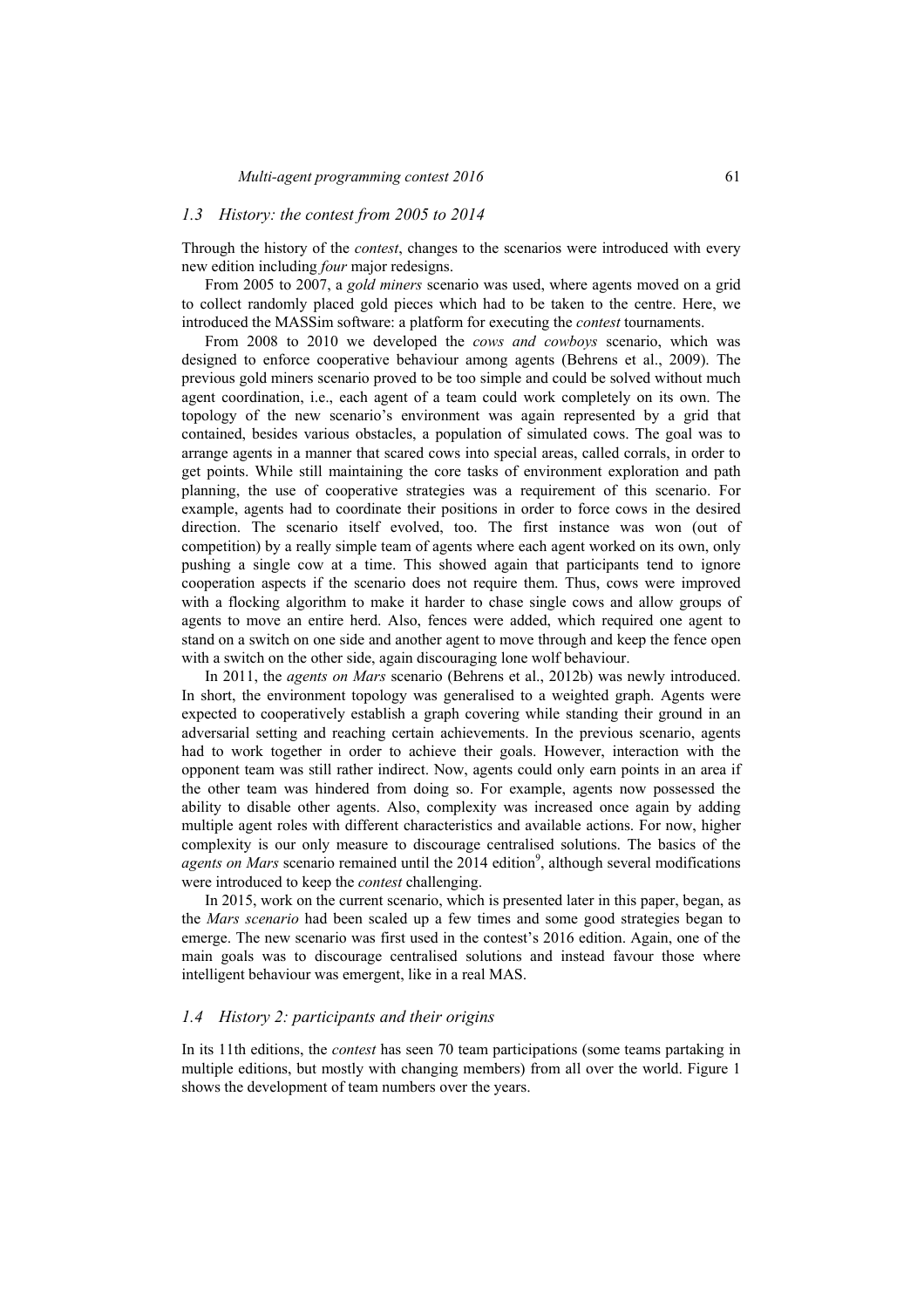

Figure 1 Participants of the MAPC through the years (see online version for colours)

In its humble beginnings, the *contest* started off with four teams in 2005 and three the year after. From then on, the number of teams monotonically increased until 2011, the best year yet with ten participating teams. The number has gone down to five teams since and has remained there for three editions. The majority of teams originated from academia: only two contestants competed without affiliation.

As of 2016, we are counting 19 different countries. The most frequently participating country, Germany, denotes a total of 22 attempts to win. This is mostly due to the tireless efforts from the Technical University of Berlin, who started in 2007 and have not missed a contest since, sometimes even contributing two teams in the same year. This has already fetched them the first place in 4 consecutive editions, starting right in 2007.

Closely following is Brazil, with 12 attempts and leading the list of winning countries with five first placements from three universities. The team from Federal University of Santa Catarina participated in every instance of the Mars scenario and won all three contests. Brazil is immediately followed by eight participations of Danish teams, all from Technical University of Denmark. They started participating in 2009, also not having missed a single contest since, while having contributed two teams in 2014. Starting in 2008, the *contest* also saw a team from University College Dublin for five consecutive years. In the same order of magnitude, seven teams from Iran participated already, from which four teams just in 2011, three of which originated from Arak University, Iran.

Other sporadically participating countries, sorted by their first appearance, include the UK, Japan, Chile, Spain, Switzerland, the Netherlands, Australia, Poland, France, Turkey, Argentina, China, the US and Greece.

### **2 MAPC 2016: the new scenario**

The new scenario consists of two teams of 16 agents each moving through the streets of a realistic city. The goal for each team is to earn as much money as possible, which is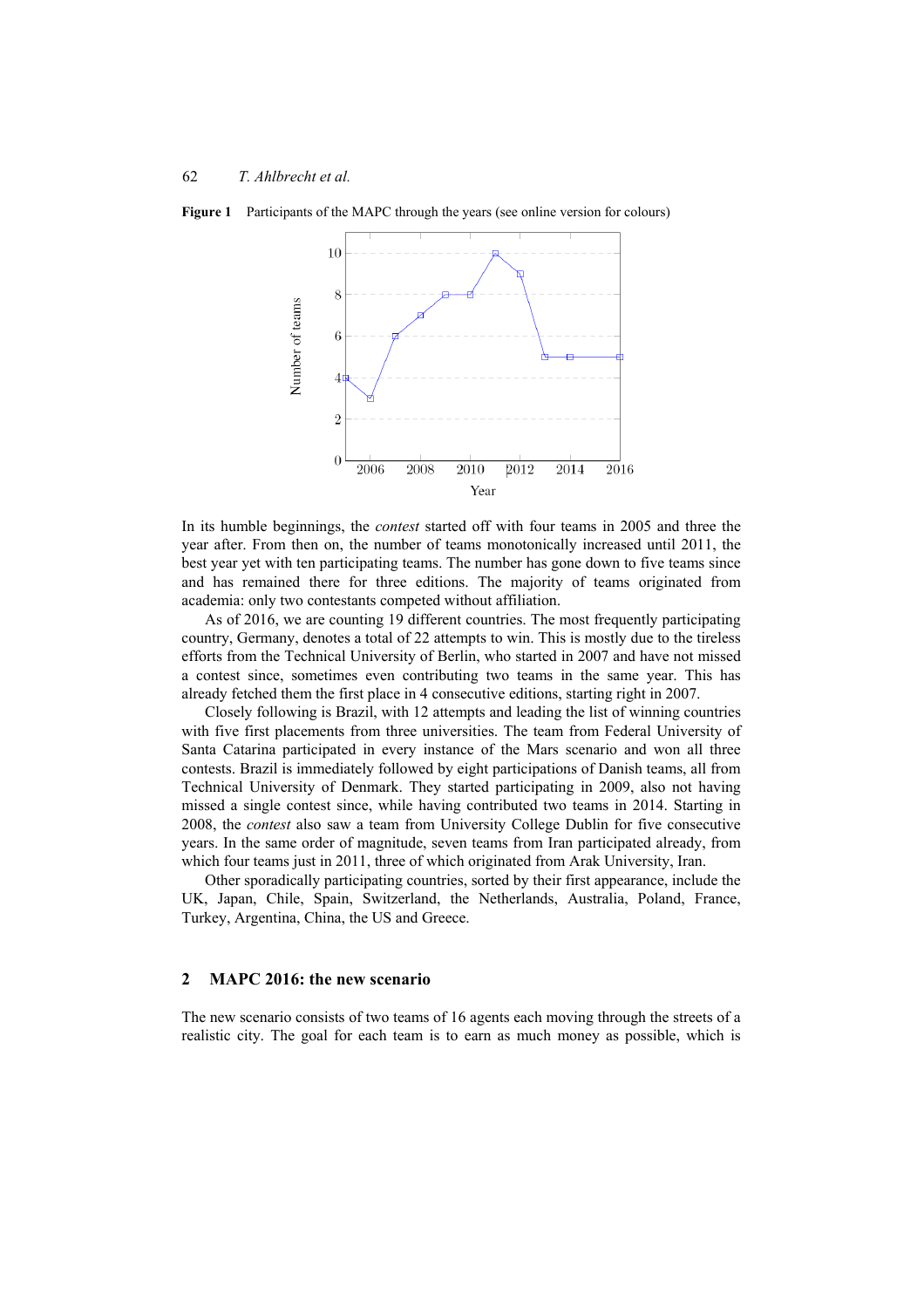rewarded for completing certain jobs. An agent is characterised by its battery (i.e., how long it can move without recharging), its capacity (i.e., how much volume it can carry) and its speed. The scenario features four distinct roles: drones, motorcycles, cars and trucks, sorted by increasing capacity and energy, and decreasing speed.

**Table 1** Agent roles and their properties

| Role       | Battery | Capacity | <b>Speed</b>             |  |
|------------|---------|----------|--------------------------|--|
| Drone      | 250     | 100      | 5 (not limited to roads) |  |
| Motorcycle | 350     | 300      | 4                        |  |
| Car        | 500     | 550      |                          |  |
| Truck      | 1,000   | 3,000    |                          |  |

The simulation is divided into discrete steps and each agent can execute at most one action per step. In the following we give a detailed description of the scenario and actions. See Table 4 for an overview of all available actions.

The city map is taken from *OpenStreetMap*<sup>10</sup> data and routing is provided by the *contest* server. Each agent can move a fixed distance each turn (unless its destination is closer than this distance). For this, agents can use the goto action specifying a location on the map. The agents are positioned randomly on the map, as are a number of *facilities*, which allow the agents to perform certain actions. In *shops*, items can be bought at prices specific to the particular shop. Each shop only offers limited quantities of a subset of all items. However, items are restocked after a number of steps. Agents can use the buy action to obtain number items of a single type per step whenever they are in the same location as a shop where this item is available. To promote exploration behaviour, an agent can only perceive the number and cost of items in a shop if it is currently standing in said shop.

*Charging stations* have to be frequently visited by agents in order to recharge their battery. They always have to be taken into account when planning routes.

*In workshops*, agents can assemble items out of other required items. Most items also need specific tools, which can only be used by a particular role. Agents may also cooperate here. In that case, the resources of those agents are combined and the initiating agent receives the finished item (if all prerequisites are satisfied). Thus, the agents need to coordinate who obtains which items and how they work together for assembling complex items. Agents have the actions assemble and assist\_assemble at their disposal, whereby the first has to be called by the initiator, who also wants to receive the assembled item. The latter action has to be used specifying the agent that is to be assisted.

Items can be destroyed at *dumps* (to free capacity), while *storages* allow to store items up to a specific volume for a certain price and also are the target for completing jobs. Intuitively, storages require a store action and two types of retrieve actions. One for getting items stored intentionally and one for retrieving items which belong to the team but have been added to the storage for other reasons (and which do not count towards the storage's capacity).

*Jobs* comprise the acquisition, assembling, and transportation of goods. These jobs can be created by either the system (environment) or one of the agent teams. There are two types of jobs: normal ones and auctions. A team can accept an auction job by bidding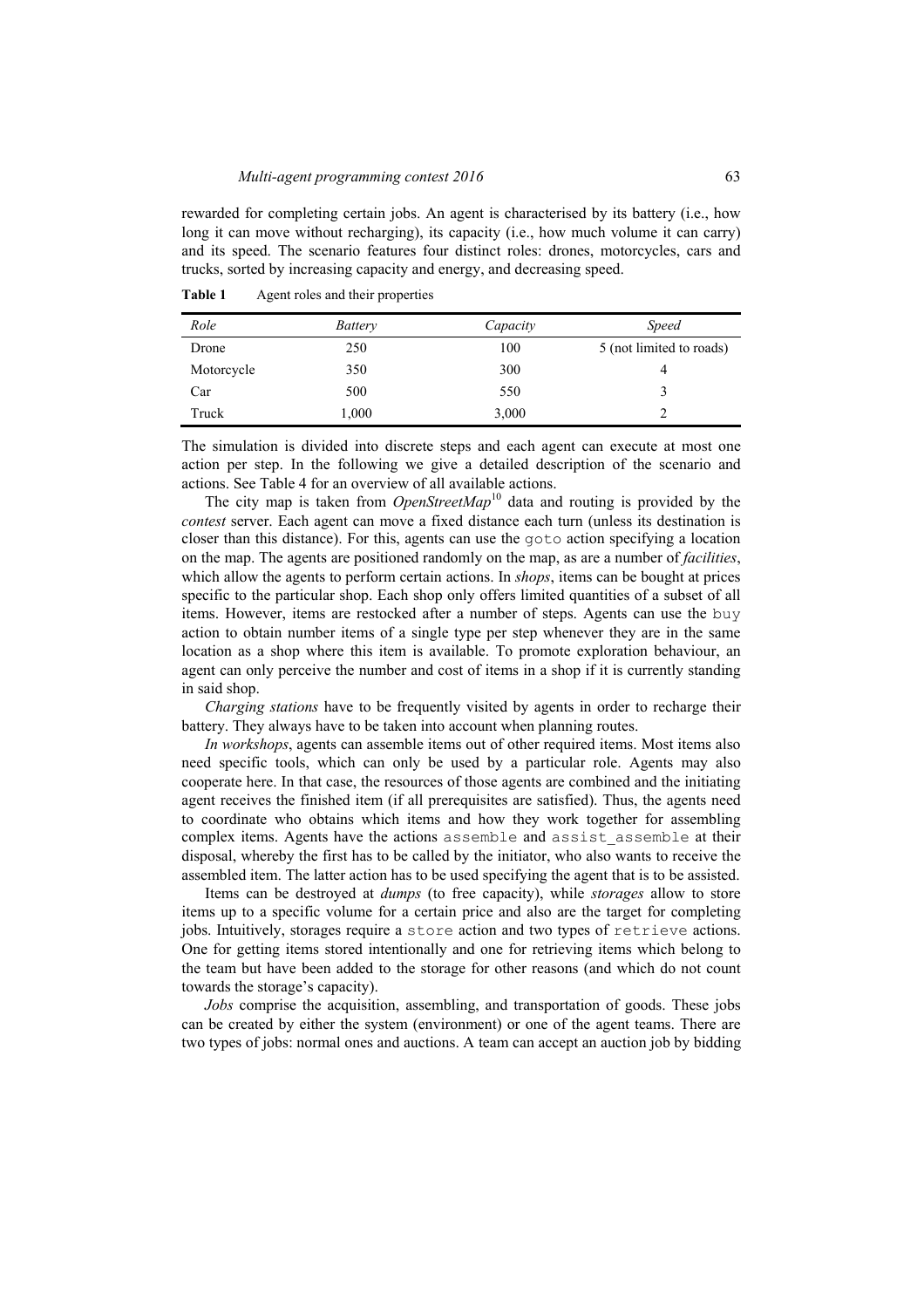on it. The bid will be the reward, i.e., the team is willing to procure the items for that amount of money. Thus, if both teams bid, the lowest bid wins. If a job is not completed in time, the corresponding team is fined to discourage auction 'hoarding'.

Regular jobs have their rewards defined upfront, which is given to the first team to complete that job, while the other team goes away empty-handed. The teams have to decide which jobs to complete and how to do them, i.e., where to get the resources and how to navigate the map considering targets like shops, charging stations, workshops, or storage facilities. While auction jobs have to be more thoroughly assessed in order to determine a minimum threshold at which the team would still earn money, they provide some safety since the team that did not win the auction is effectively barred from completing it.

Actions associated with jobs are bid for job, deliver job and also post job, which allows agents to add their own jobs to the simulation. The source of a job is not disclosed to the agents, so that posted jobs are potentially indistinguishable from those created by the server.

*Item* types are also randomly generated and thus differ in each simulation. They can be either bought or crafted. Agents can give them to a teammate, store them temporarily in a storage, deliver them as part of a job or ditch them in a dump.

In case an agent runs low on energy with no charging station in sight, it can call the breakdown service, which takes a long time to arrive and a considerable fee to charge the agent's battery.

Tournament points are distributed according to the amount of money a team owns at the end of the simulation. To get the most points, a team has to beat the other, as well as surpass the seed capital given to the team at the beginning of the simulation, i.e., make an overall profit.

The scenario calls for increased coordination and planning among agents of the same team. They have to decide which jobs to go for and how to handle them. Items for the jobs can be either bought or partly assembled to save money (as assembly is intended to be much cheaper than buying). Also, mixed strategies are possible, where only a convenient subset of items for a job is assembled. Routing from point to point is provided by the server, while planning the sequence of points is of course still up to the agents.

Interaction with the opponent team is for now limited to job and resource (items in shops) contention, the bidding for auction jobs, and the posting of jobs for the other team, which allows to outsource parts of a 'real' job.

#### **3 The tournament**

Following the tradition, a *qualification round* was held prior to the tournament, in which teams were required to show that they were able to maintain good stability (i.e., timeout-rates below 5%) during a round of test matches. Only then were they allowed to take part in the tournament. The qualification rounds showed extremely positive results: each and every team encountered not even a single timeout.

The tournament took place on the 12 and 13 September 2016. Each day the teams played against two other teams so that in the end all teams played against each other. We started the tournament each day at 1 pm and finished around 6 pm.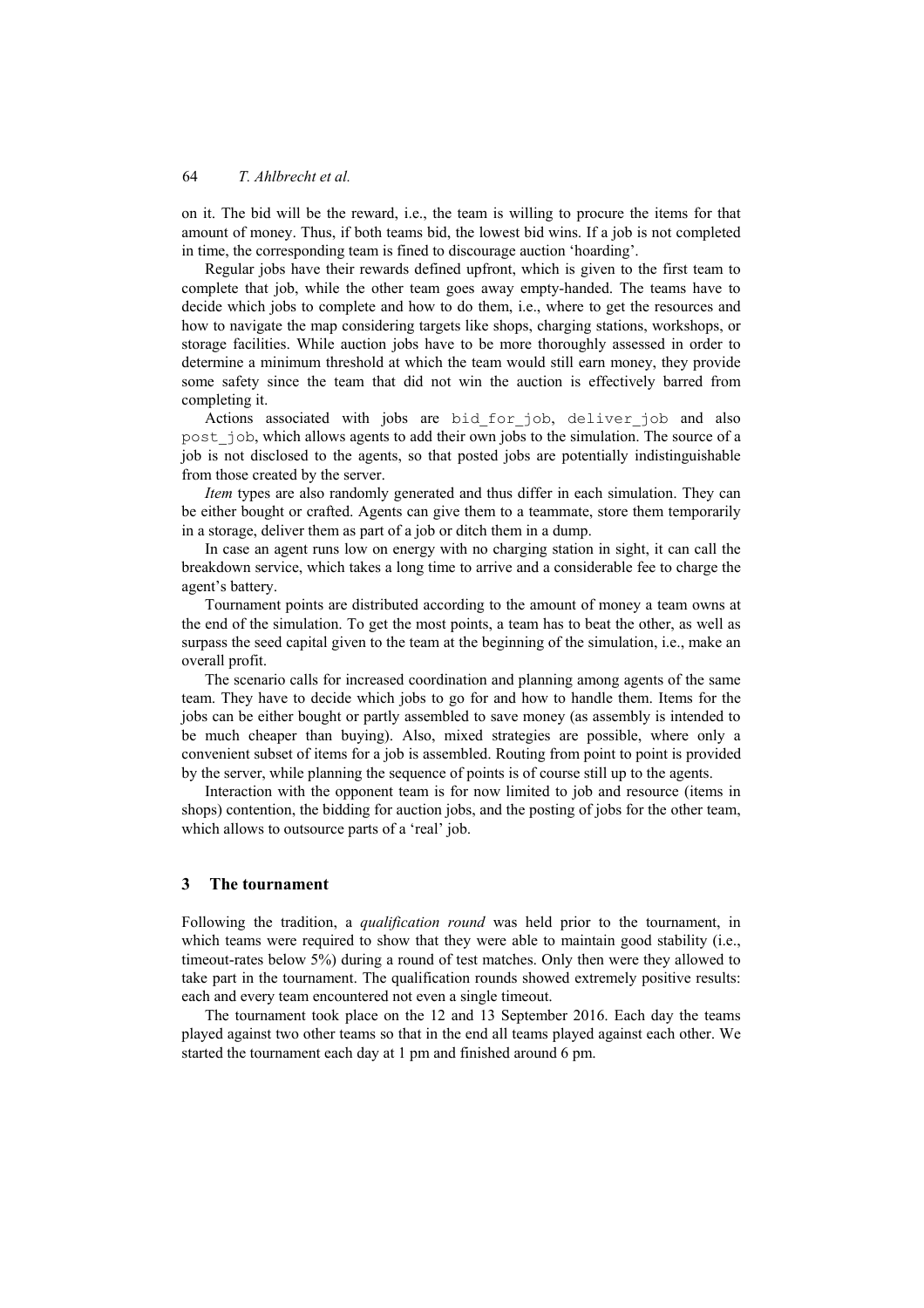#### *3.1 Simulation definition*

A match between two teams consisted of three simulations comprising 1,000 steps each. These three simulations differed in the map that was used and the form of jobs that were generated. However, each match featured the same three sets of simulation parameters.

The first of each set of simulations was played on the street graph of (a part of) London. Jobs had to be completed in 250 to 350 steps. The jobs' rewards were comparatively the lowest of all three simulations. For the second simulation, played on a map of the German city Hannover, the job completion time bounds were decreased by 25 steps each and the potential job rewards increased. The same adjustments were made for the third simulation, played on the San Francisco street graph, again decreasing completion times and increasing job rewards.

To summarise, in one match it became (on average) more difficult but at the same time more rewarding to complete a job.

Note that, while the simulation sets featured the same parameters, of course the concrete simulation instances that were played by the teams were (with a very high probability) never the same due to the random generation mechanism. The goal was, as in previous editions of the *contest*, to generate a set of similar simulation instances, so that one could compare the simulations afterwards without risking to give the agents the possibility to learn the exact simulation from match to match (e.g., the prices of items or what job will be generated in which step).

### *3.2 Participants and results*

Five teams from around the world registered for the *contest* and were able to pass the qualification round, thus taking part in the tournament (see Table 2).

| Team         | Affiliation                                         | Platform/language     |  |
|--------------|-----------------------------------------------------|-----------------------|--|
| BathTUB      | Technical University of Berlin                      | JIAC V                |  |
| Flisvos 2016 | None                                                | Python                |  |
| lampe        | Clausthal University of Technology                  | $C++$                 |  |
| <b>PUCRS</b> | Pontifical Catholic University of Rio Grande do Sul | Jason, CArtAgO, Moise |  |
| Python-DTU   | Technical University of Denmark                     | Python                |  |

**Table 2** Participants of the 2016 edition

The teams were awarded three points for winning a simulation (minus 1 point if they did not make a profit) and 1 point in case of a draw. The results of this year's Contest are summarised in Table 3.

| Pos. | Team           | Score                | Difference   | Points |
|------|----------------|----------------------|--------------|--------|
|      | <b>PUCRS</b>   | 6,503,165:994,109    | 5,509,056    | 33     |
|      | Flisvos 2016   | 7,197,893 : 941,069  | 6,256,824    | 30     |
|      | lampe          | 1,320,153:1,601,549  | $-281,396$   | 12     |
| 4    | Python-DTU     | 532,714: 7,764,645   | $-7,231,931$ | 6      |
|      | <b>BathTUB</b> | $-625,240:3,627,313$ | $-4,252,553$ | 5      |

**Table 3** Results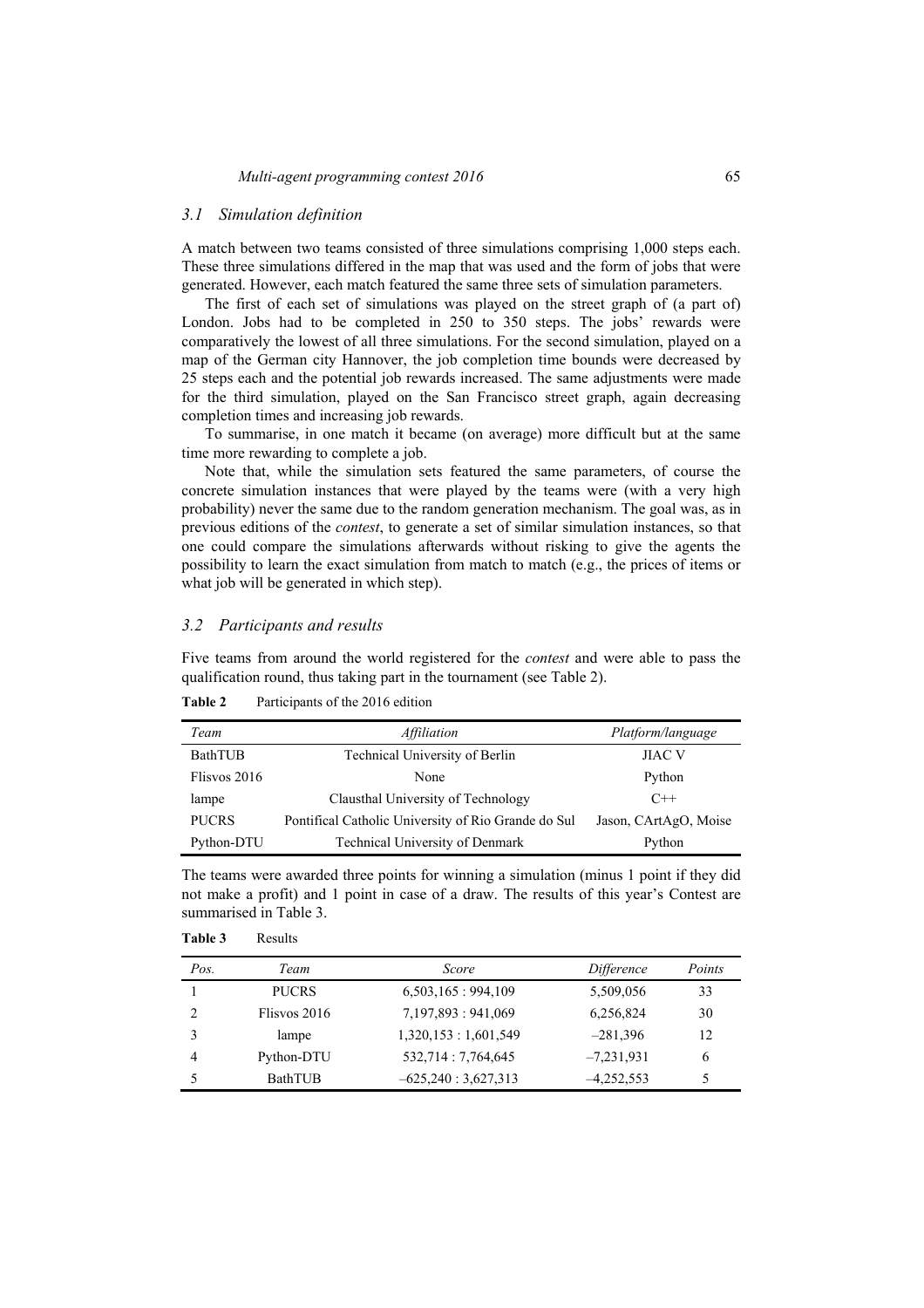*PUCRS* secured an almost flawless victory, only losing a single simulation against runner-up *Flisvos 2016*, thus scoring 33 out of 36 possible points. *Flisvos 2016* in turn only lost two of the simulations against *PUCRS*, resulting in 30 points total. Nevertheless, *Flisvos 2016* had a better score difference, which may be attributed to variations in the simulation instances (see Sub-section 3.1 for details).

Following with a rather significant margin, team *lampe* won the third place with 12 points, still one out of each three possible points. The points were gained from two victories each against *BathTUB* and *Python-DTU*.

Making for a close battle for the fourth place, *Python-DTU* was able to take it with a one point lead over *BathTUB*. Having the edge in their match against each other, *Python-DTU* won 2 out of the 3 simulations. However, no team was able to make a profit, resulting in 4 and 2 points respectively. Both teams were able to win one simulation against team *lampe*, resulting in 2 additional points for *Python-DTU*, and even 3 points for *BathTUB*, since they made a profit in that simulation.

### *3.3 The teams and their agents*

In this section we collect information about the participants and their agent team strategies. For more details, we refer to the team description articles that follow this preface.

• *BathTUB:* the team *BathTUB* (Hessler, 2017) from Technical University Berlin, Germany, is a regular contender of the *MAPC*. Their agents are once again developed with the JIAC V platform (which won the contest several times in previous years). This time, six students and their supervisor have spent around 1,000 person-hours developing their agent team. The approach is partly centralised, each agent being coordinated by a central instance. It was planned to complete jobs as fast as possible. To achieve that, a similar approach to *PUCRS* was chosen: any agent may initiate the planning of a job and receives proposals from all the agents, i.e., which items they can procure at which cost. The initiating agent then decides on the optimal course of action and informs the other agents.

To prevent idling, a measure for proactiveness was implemented: the agents explore the map, plan a new job or keep watch on the opponent agents.

- *Flisvos 2016:* the team *Flisvos 2016* (Sarmas, 2017), consisting only of a single person, participated for the first time in the Contest and promptly came second, losing only two simulations against this year's winners. The agents were implemented in Python, having invested roughly 250 hours. The centralised approach relies on no special agent-related concepts, instead employing a global planning technique together with known optimisation heuristics. The agents only communicate by updating a shared data structure in order to exchange percept information.
- *lampe:* the two students of team *lampe* (Czerner and Pieper, 2017) from Clausthal University of Technology developed their agents in C++, spending about 150 person-hours. They also rely on a centralised approach together with a heuristic for choosing profitable jobs.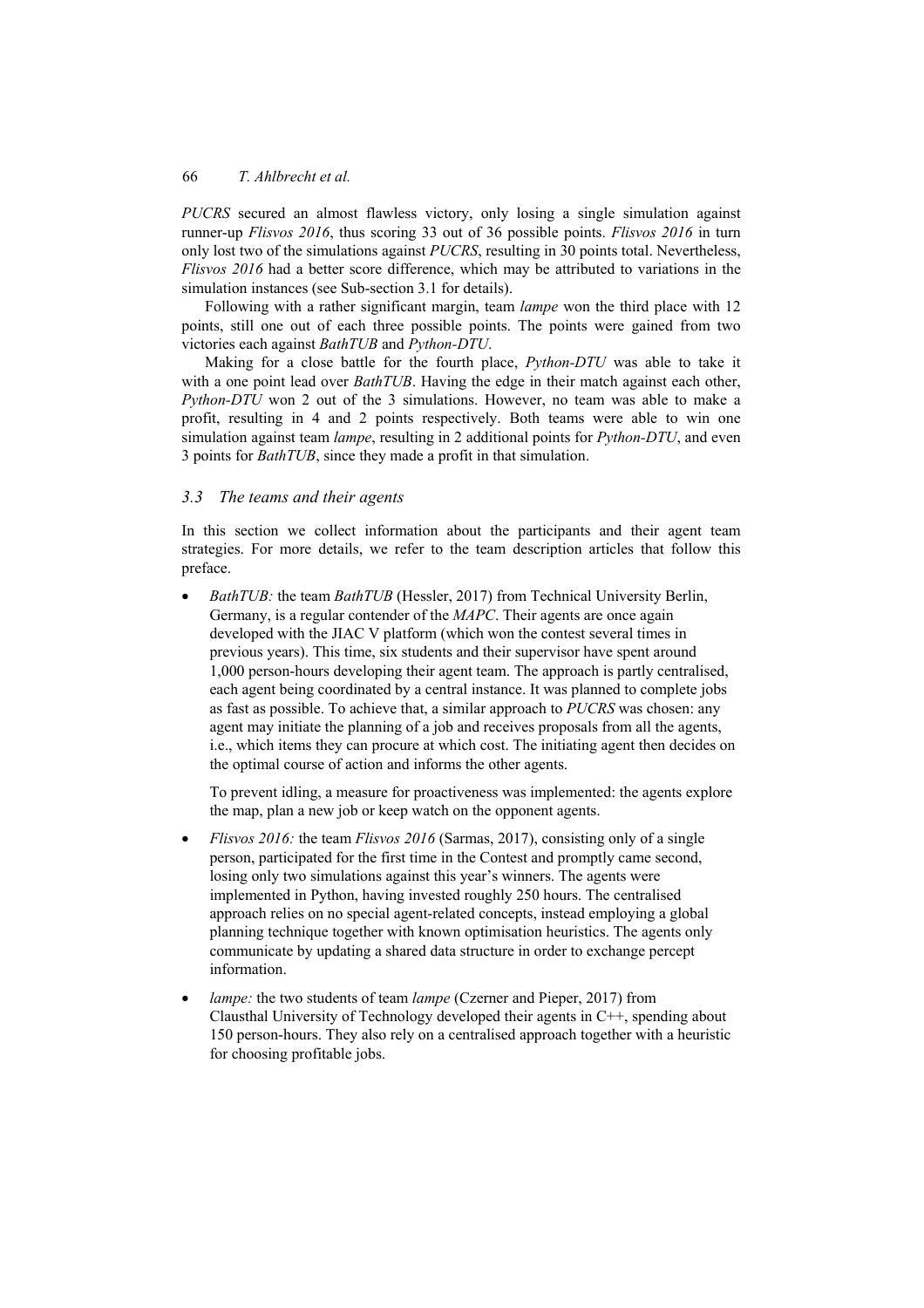• *PUCRS:* the team *PUCRS* (Cardoso et al., 2017) from Pontifical Catholic University of Rio Grande do Sul won this year's contest, only losing a single simulation against the runner-up. Approximately 230 person-hours were invested by the 11 members into developing the agent team in Jason, CArtAgO and Moise (JaCaMo). The *PUCRS* agents start each simulation by exploring nearby shops to get information about the prices of items. The exploration is coordinated with a token ring communication, where each agent places its route to each facility if it is the shortest one yet.

After that, they start evaluating the incoming jobs and estimate their costs (for recharging the agents and buying or assembling the items). If a job's reward surpasses the cost, the agents try to complete it.

This is achieved by splitting the job into tasks which are distributed among the team members using the contract net protocol.

In addition, the agents try to deceive the opponent agents by posting their own jobs, rather to distract them than to outsource a task.

Nearing the end of the simulation, the agents adjust their strategies so they do not take any job they cannot complete anymore.

• *Python-DTU:* the team *Python-DTU* (Villadsen et al., 2017) from the Technical University of Denmark is another regular contender of the *MAPC*. After having tried GOAL in the 2013 (and 2014) edition, as the name suggests, the team changed back to using Python for this *contest*. The four members spent around 400 person-hours developing their agents, not using any existing multi-agent technique or framework but plain Python instead. As most of the other teams, they chose a centralised approach. Simulations have shown the agents to always spend a certain amount of money (a few hundred up to 15,000) and then stopping any noticeable behaviour. In one particular match, the team tried a new strategy and posted up to 16 new (non-sensical) jobs in each step<sup>11</sup>.

### **4 Performance of the teams**

In this section, we will look at how the teams performed in the *contest* regarding scores, completed jobs, stability and how they used certain aspects of the scenario.

#### *4.1 Score and completed jobs*

The score or the team's money is mostly depending on how many jobs the team completed and how economical the agents did it, as completing jobs is the only source of income in the scenario. Money is decreased through buying items for the jobs or recharging the agents when their energy gets low.

The scores and the number of completed jobs allow to assess a team's overall performance and compare it to other teams on the simulation level<sup>12</sup>.

• *PUCRS:* the *contest* winner completed 343 jobs in total, earning a money value of 18,221,172, or 53,122 on average per job.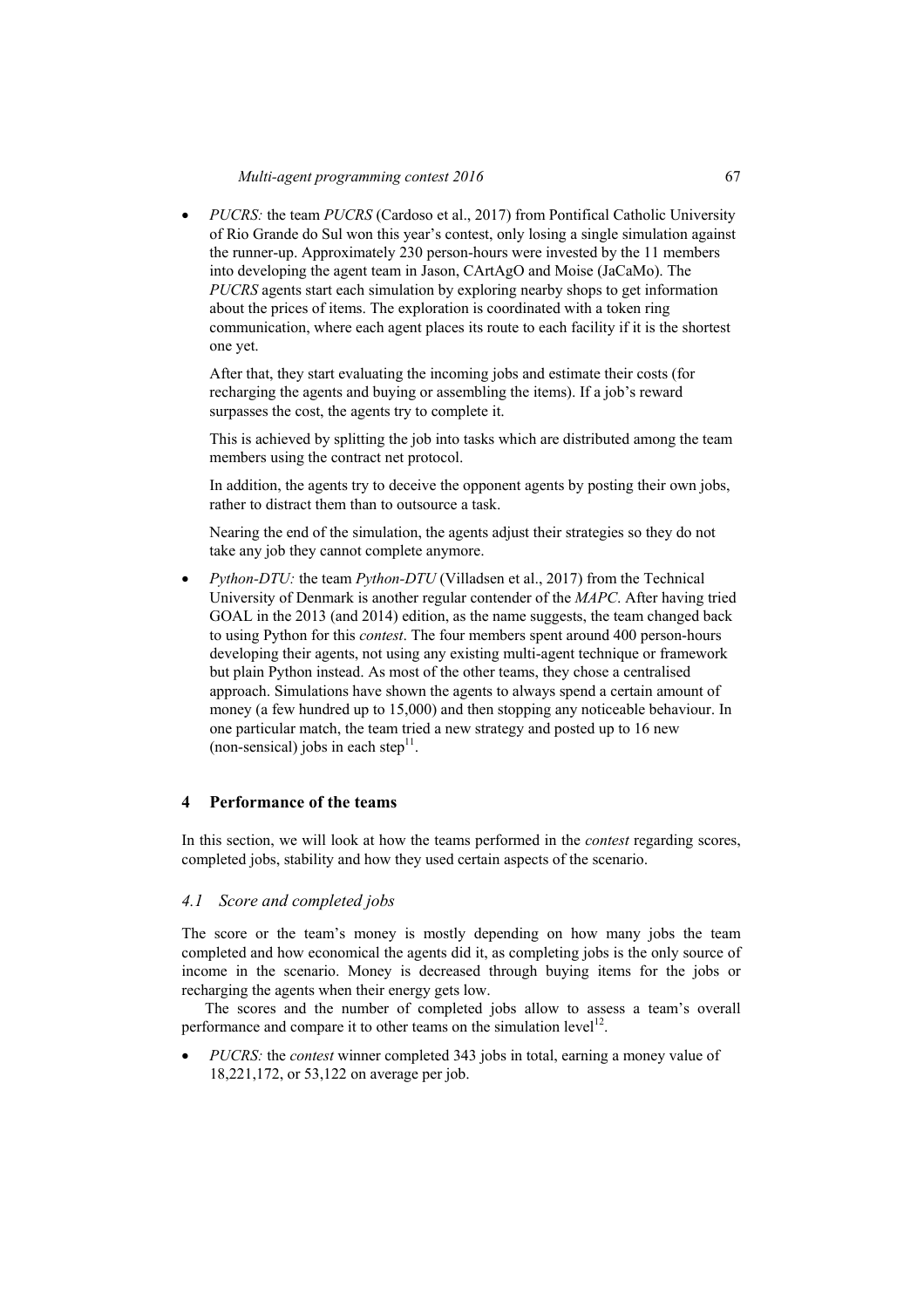Comparing by simulation, the biggest difference in completed jobs was to *Python-DTU*, the smallest to *Flisvos 2016*. Somewhere in between, we see similar numbers for the simulations against *BathTUB* and *lampe*. *PUCRS* completed more jobs than the opponent team in all but one simulation against *Flisvos 2016* (also being the one simulation they lost). However, in two simulations, *Flisvos 2016*  earned more money, which means *PUCRS* was a little more efficient in choosing and completing jobs, as they won one of these simulations anyways. Namely, in their second simulation, *PUCRS* completed 13 jobs more, earning on average 11,404 (vs. 21,910 for *Flisvos 2016*), showing that *PUCRS* focused on smaller jobs.

• *Flisvos 2016:* the runner-up completed 402 jobs, earning a total sum of 23,247,534. Of course, the smallest difference in completed jobs shows in the simulations against *PUCRS*. However, the numbers against all other teams look similar. *Flisvos 2016*  was able to complete more jobs than any opponent team in all but two simulations. Correspondingly, there was only one simulation where *Flisvos 2016* earned less money than the opponent.

Against *lampe* and *BathTUB*, the team completed smaller jobs in comparison in two out of three simulations each. In contrast, against *PUCRS* the average reward of jobs completed by *Flisvos 2016* was higher in all three simulations.

This leaves us with two possible conclusions. Either, *Flisvos 2016* was second best in decomposing the agents into smaller teams, thus completing more jobs in parallel, or the smaller size of jobs can be attributed to efficiency, being able to finish jobs with a smaller reward and still making appropriate profit of it (but most likely a combination of both).

*lampe:* the team completed rather few jobs compared to the previous two. Also, it finished less jobs than *BathTUB* in all of their three simulations, winning two of them anyway. In their first simulation, they earned less money on average per job (and in total) than *BathTUB*, resulting in the lost simulation. Interestingly, in their second simulation, they still earned less money in total, but more on average per job. Having spent less money than *BathTUB*, this win went to *lampe*.

In two out of 12 simulations, one against *PUCRS* and one against *Python-DTU*, *lampe* did not complete any job. In the first case, they finished with their starting capital, indicating some one-time bug.

Looking at the averages again, *lampe* aimed for comparatively high job rewards, pointing to a rather conservative heuristic. Only in the first simulation against each team the average reward for *lampe* was smaller compared to the opponent's.

- *Python-DTU:* weirdly enough, the fourth-placed team did not complete a single job. They won two simulations against *BathTUB* in which the opponent team finished with a big negative score and one against *lampe* with a monetary lead of roughly 2,000.
- *BathTUB:* the team completed more jobs than *lampe* or *Python-DTU*, in total 54. Unfortunately, the agents could not make a profit in any simulation on the first day of the *contest*. On the second day, they showed a varying performance. For example, against *Flisvos 2016*, *BathTUB* was able to make a good profit (134,763) followed by a rather big loss  $(-558,096)$  and only a small loss  $(-12,742)$ . In all of these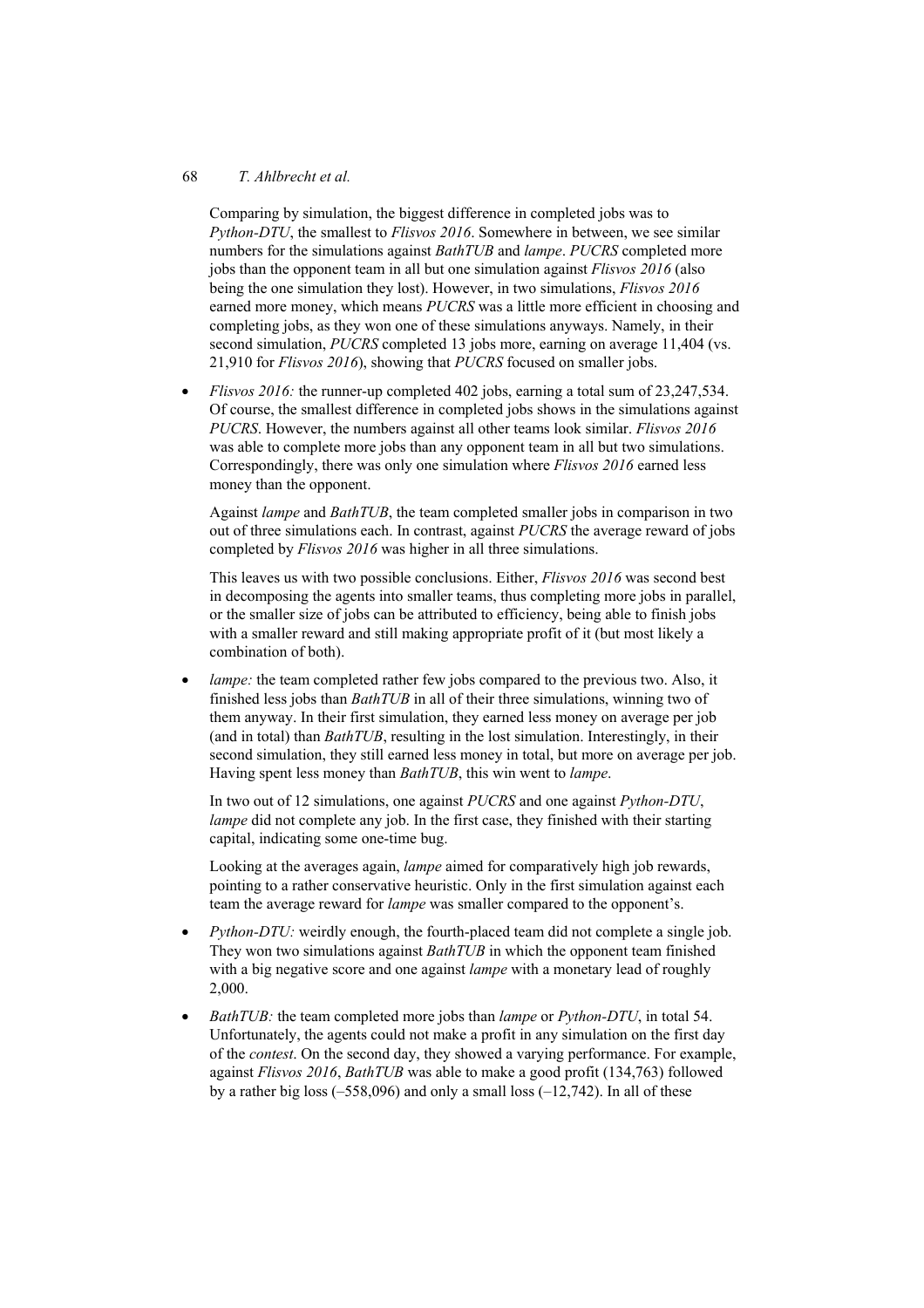simulations, the team completed a similar amount of four to six jobs, pointing to rather unpredictable investments. Their average reward against *Flisvos 2016* was higher in two out of three cases, however, they completed far less jobs.

Against *lampe*, they won the first simulation, in which they completed jobs with a higher average reward. In the following two simulations, they still completed more jobs but with a lower average reward than their opponent and lost both of those, again with varying final scores: some profit in the first simulation, some loss in the second and a good (but not big enough) profit in the third.

Having a final look at the completed jobs overall, none of them has been posted by any competing team, i.e., unfortunately the teams did not try or succeed in fooling their opponents into doing some work for them.

### *4.2 Agents' behaviour*

In this section, we will have a look at what actions the agents used to which extent and how that possibly affected the outcome of single simulations and the *contest* as a whole. As each team consisted of 16 agents, there were 16,000 actions in each simulation per team. A big part of the actions of all teams is naturally made up of the actions skip, continue and abort, as those are necessary to maintain the also frequently used actions goto and charge.

|                    | Flisvos 2016 | lampe    | <b>BathTUB</b> | <b>PUCRS</b>     | Python-DTU   |
|--------------------|--------------|----------|----------------|------------------|--------------|
| goto               | 5,224        | 3,721    | 26,860         | 7,134            | 4,892        |
| noAction           | $\mathbf{0}$ | 35,824   | 7,823          | 1,855            | 4,010        |
| skip               | 169,034      | 192      | 153,588        | 137,936          | 142,011      |
| abort              | $\theta$     | 108,491  | 32             | $\theta$         | $\theta$     |
| continue           | $\Omega$     | 19,245   | $\theta$       | 35,017           | 3,932        |
| charge             | 2,042        | 2,951    | 1,885          | 2,326            | 3,910        |
| retrieve           | $\theta$     | $\theta$ | $\theta$       | $\Omega$         | $\theta$     |
| retrieve delivered | $\theta$     | 406      | $\theta$       | $\theta$         | $\theta$     |
| store              | $\theta$     | $\theta$ | $\theta$       | $\theta$         | $\theta$     |
| dump               | $\theta$     | $\Omega$ | $\theta$       | 36               | $\mathbf{0}$ |
| deliver job        | 1,219        | 274      | 406            | 1,764            | $\theta$     |
| buy                | 1,695        | 342      | 1,166          | 2,044            | 164          |
| assemble           | $\mathbf{0}$ | 10,010   | $\theta$       | $\boldsymbol{0}$ | 17,734       |
| assist assemble    | $\theta$     | 10,269   | $\theta$       | $\theta$         | 12,483       |
| give               | $\Omega$     | $\theta$ | $\theta$       | 0                | $\theta$     |
| receive            | $\theta$     | $\theta$ | $\theta$       | $\Omega$         | $\theta$     |
| call b. (inst.)    | 12,824 (438) | 467(16)  | $\mathbf{0}$   | 3,338 (114)      | $\mathbf{0}$ |
| post_job           | 154          | $\Omega$ | $\theta$       | 742              | 3,056        |
| bid for job        | $\mathbf{0}$ | $\theta$ | 432            | $\theta$         | $\mathbf{0}$ |

### **Table 4** Total action counts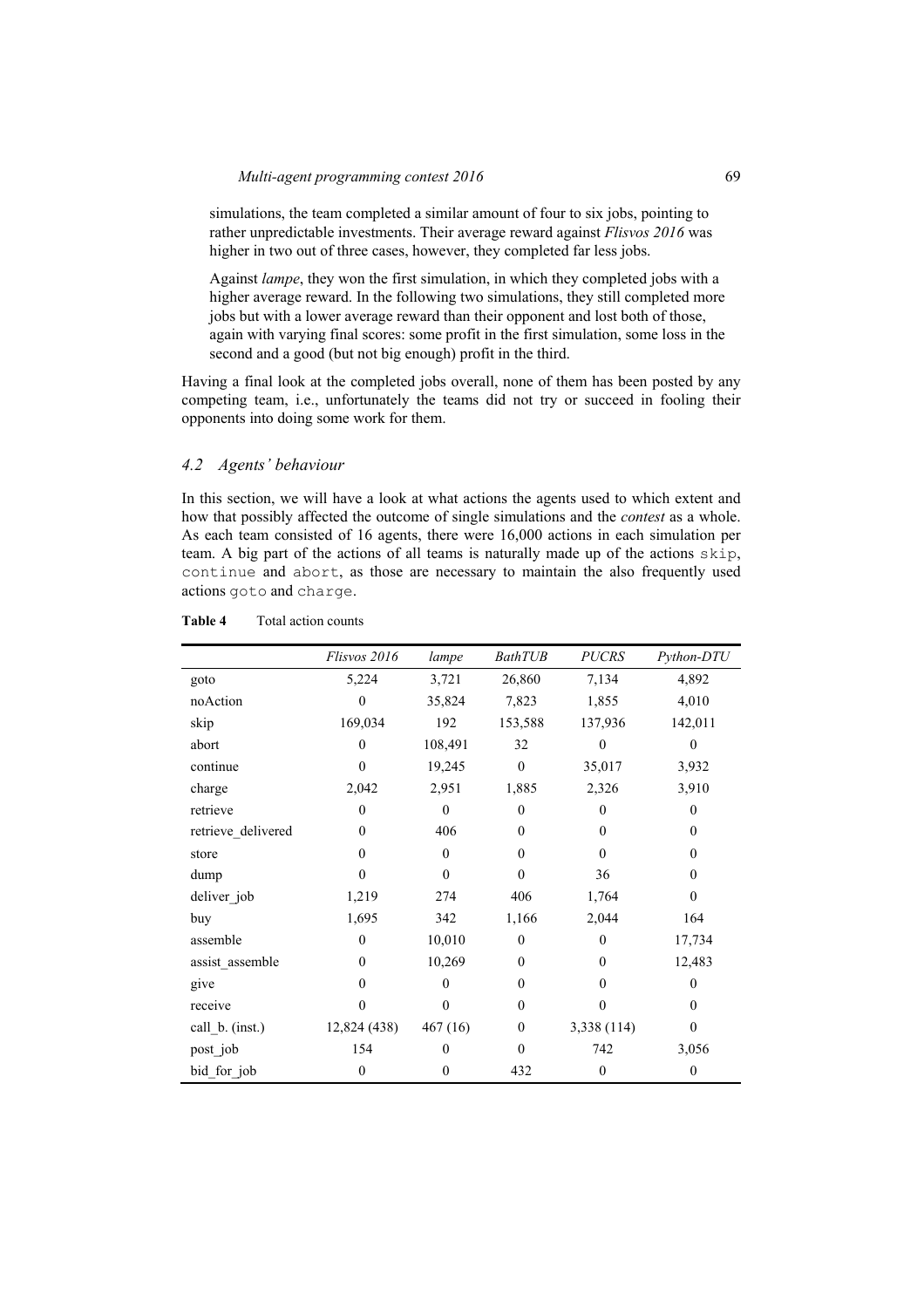Also, the actions store, retrieve, give and retrieve were not used at all, indicating the direction in which the scenario needs to be improved. Total action counts for all teams can be found in Table 4.

#### *4.2.1 PUCRS*

The team used the actions corresponding to job activities according to previous observations. Comparing these job related actions, as depicted in Figures 2 and 3 for the first and second simulation against *Flisvos 2016*, the numbers go in line with *PUCRS*  having completed the most jobs in the *contest*. Looking at the first simulation (where *PUCRS* lost), we see that *PUCRS* used more deliver but less buy actions than the opponent. However, around 50% of *PUCRS*' deliver actions against *Flisvos 2016*  failed, many of them due to the job not being active (possibly already completed by *Flisvos 2016*) or because the delivering agent did not carry any items that were still missing for the particular job. Thus we can conclude that *PUCRS* employed less partial deliveries than *Flisvos 2016*, as they needed less (successful) actions to complete more (or comparable amounts of) jobs.



**Figure 2** Job actions – *Flisvos 2016* vs. *PUCRS* – simulation 1 of 3 (see online version for colours)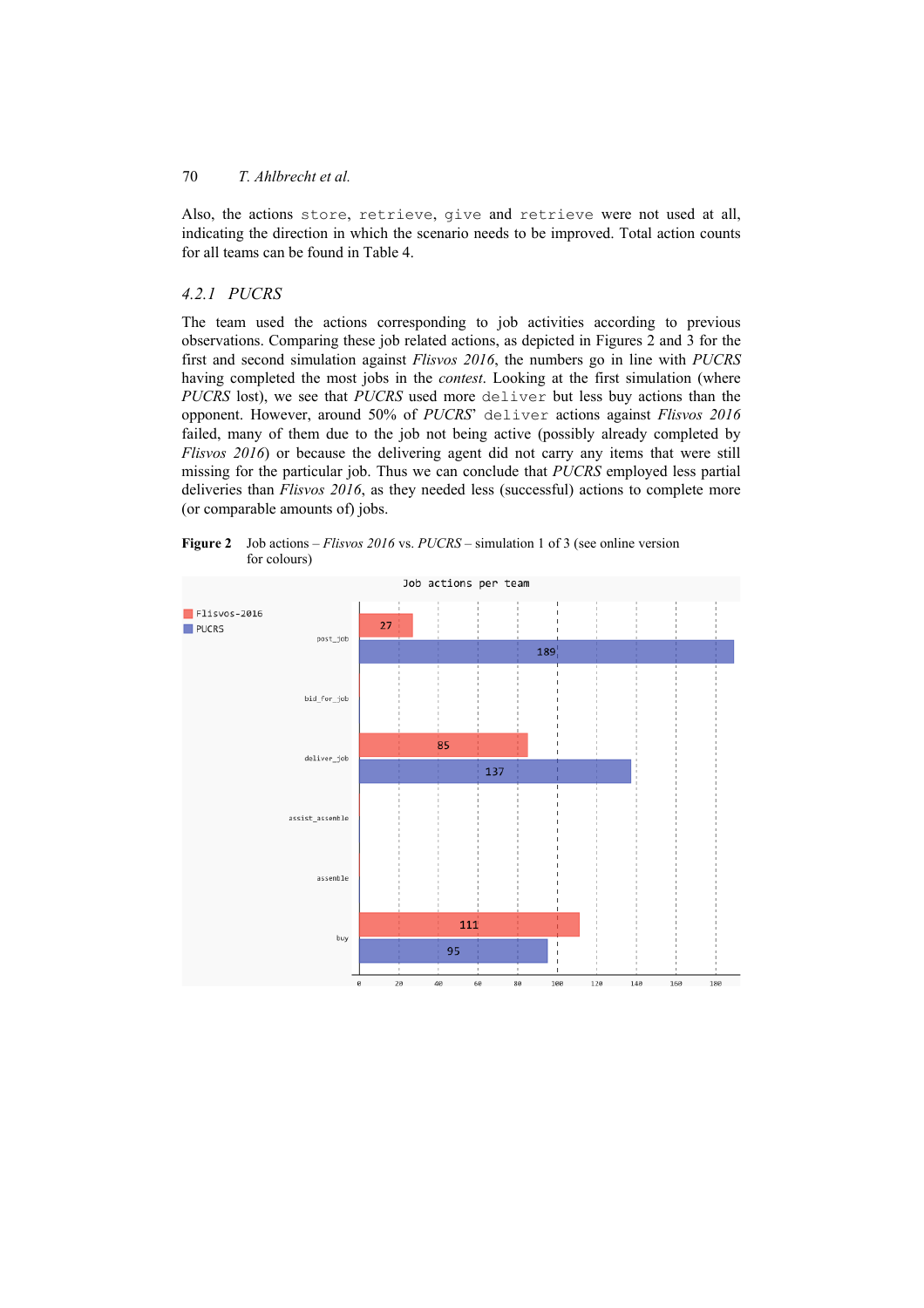



From the same figures, we can see that *PUCRS* did not use any actions for assembling products (making it another action to promote in future editions of the *contest*). Indeed, *PUCRS* did not use the actions assemble, assist\_assemble, retrieve\_delivered and bid\_for\_job for the entirety of the *contest* (in addition to the actions that were never used by any team).

The buy action was used the most by *PUCRS* which also agrees with them having completed the most jobs. They were also the only team to use the dump action, however, there were only 36 cases where they saw the need to dispose of some items, 20 of them in the match against *Flisvos 2016*. The post\_job action was used sparingly in order to distract the opponent teams by adding non-sensical jobs and therefore consuming some of their processing time.

Finally, the team was one of the few to use the call breakdown service action regularly, counts reaching from 100 to 500 times per simulation. However, as the action has to be called repeatedly (25 times if it does not fail randomly) to have an effect, this amounts to the agents being left without charge 114 times in total, or 9.5 times per simulation, which is less than the number of agents.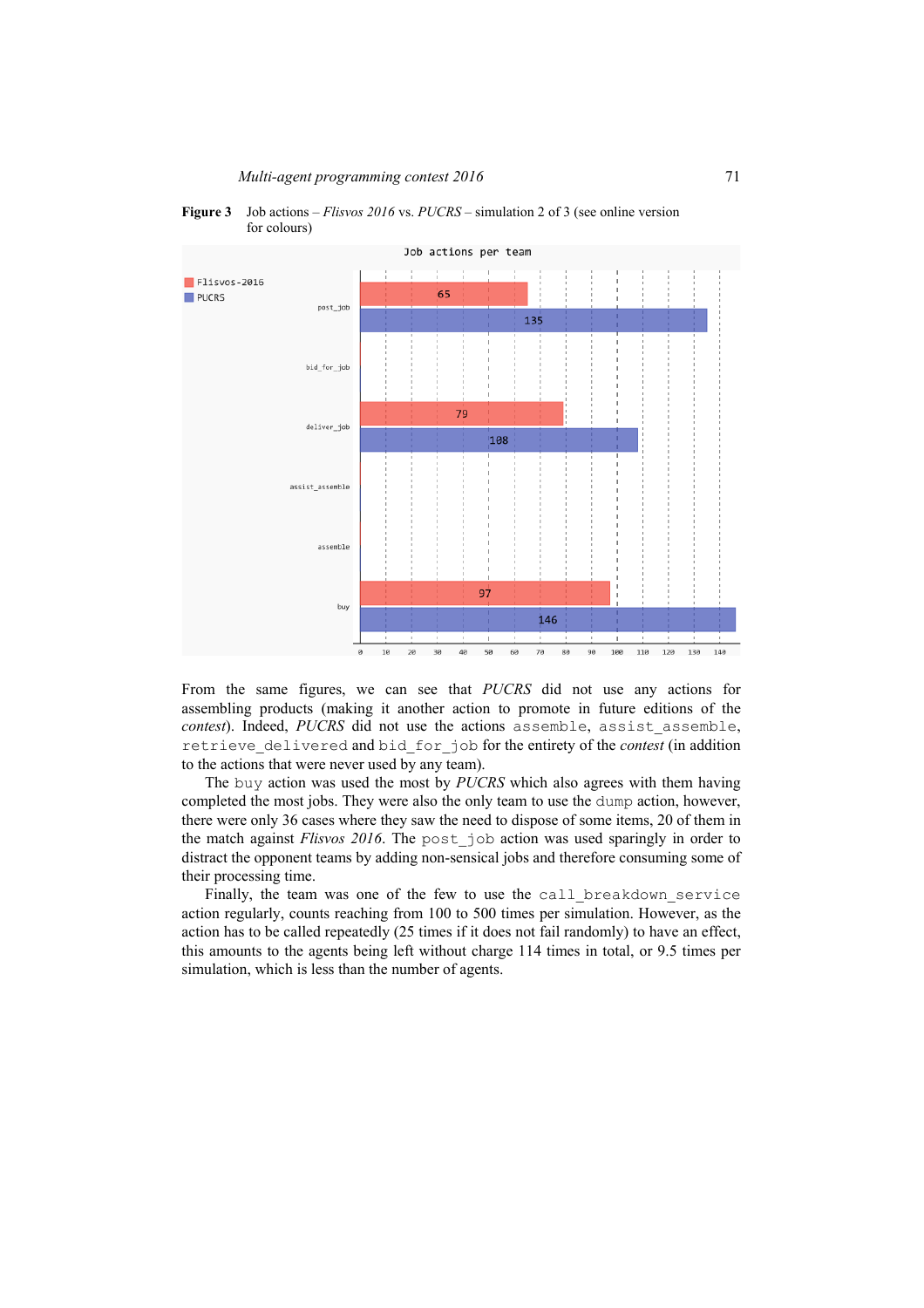### *4.2.2 Flisvos 2016*

The action counts of team *Flisvos 2016* are overall similar to *PUCRS*. The actions abort and continue were not used, the latter being replaced by more skip actions. The team did not make use of the storage actions retrieve, store and dump. Also, bid\_for\_job and retrieve\_delivered were not used, thus ignoring auction jobs and the possibility to retrieve (unsuccessful) partial deliveries.

Unfortunately, the explicitly cooperative actions give, receive, assemble, assist\_assemble were also not used at all by *Flisvos 2016* (again, possibly not being pushed enough by the concrete simulation instances).

*Flisvos 2016* was one of three teams to use the call\_breakdown\_service action, roughly three times more often than *PUCRS*, indicating either a tiny routing/planning problem or that the team accepted to use the action in order to complete some otherwise unachievable jobs. In total, uncharged agents were counted 438 times, which is 36.5 times per simulation or 2 to 3 times per agent and simulation.

The post\_job action was also used, however, more moderately than by *PUCRS*. As no team completed a job posted by an opponent team, the team did not need to use the retrieve delivered action, as noted above.

Comparing the job related action counts to those of *BathTUB*, e.g., for their first simulation as given in Figure 4, again the difference in buy and deliver actions becomes obvious.



**Figure 4** Job actions – *BathTUB* vs. *Flisvos* 2016 – simulation 1 of 3 (see online version for colours)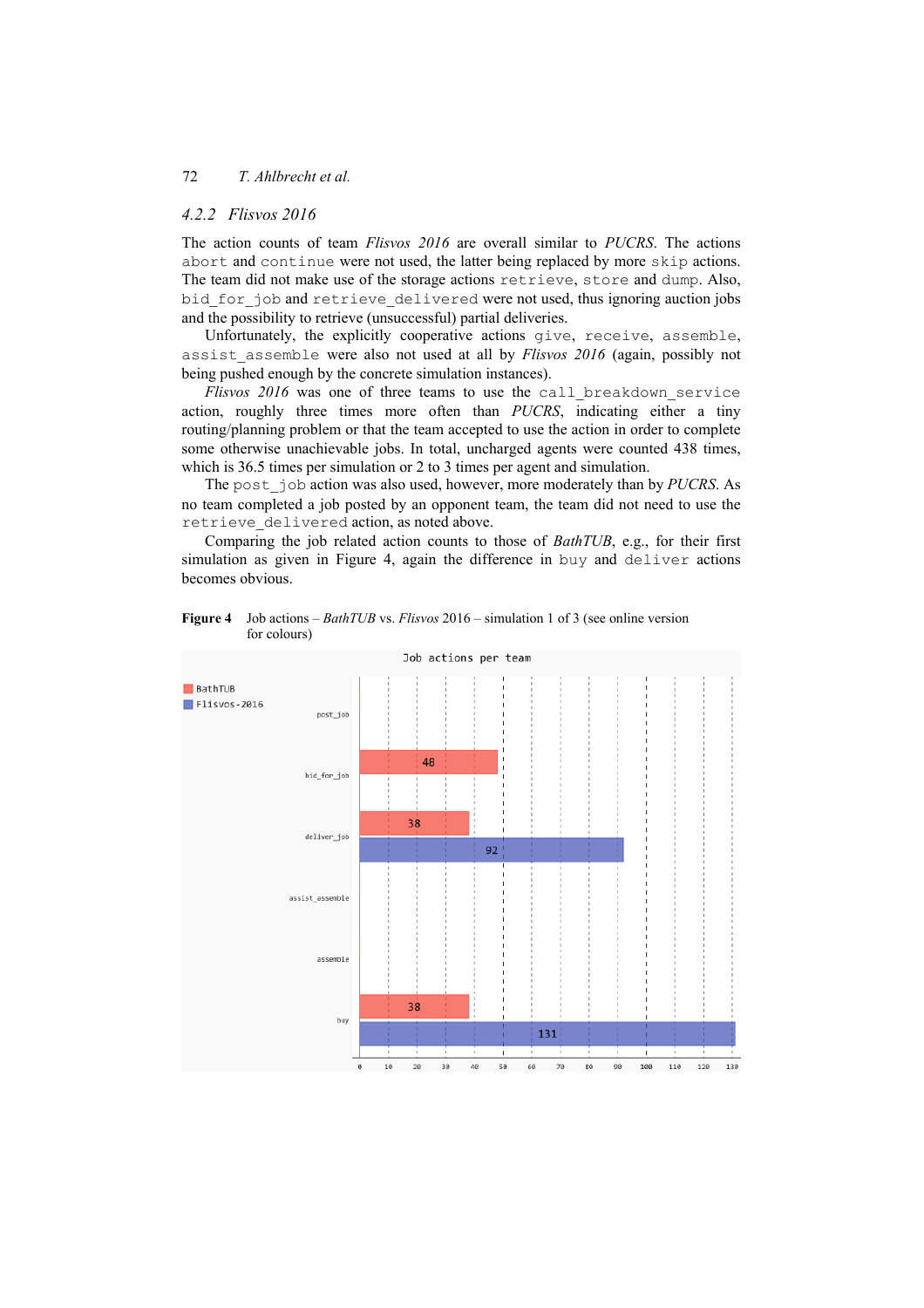#### *4.2.3 lampe*

The *lampe* team decided to use the continue action in combination with abort instead of skip, thus being the only team to make sure that ongoing actions are explicitly stopped.

Interestingly, the team was the only one attempting to use the retrieve delivered action (however, only making up ca. 0.2% of their actions). Unfortunately, the action only succeeded 20 times out of 406 for them.

The *lampe* agents did not use the give and receive actions, but they performed the most successful assemble (and accordingly assist\_assemble) actions, which allowed them access to more valuable jobs. The ratio of these actions was almost 1:1 suggesting that most often exactly two agents cooperated.

Of the teams to use the deliver\_job action, this team used it the least, again highlighting their conservative heuristic which made the agents only work on the most rewarding jobs while forgoing a lot of smaller ones. For example, much of this can be seen in their third match against *BathTUB*, with both teams' actions compared in Figure 5 and the failed actions of team *lampe* in Figure 6.

We see that *lampe* used fewer delivery actions but had some successful assemblies. Comparing this to the money development in that simulation, as charted in Figure 7, one can see again how it paid off (here) to complete jobs with higher rewards on average, especially halfway through the simulation, where *BathTUB* only little more than broke even. Counting the increments, *BathTUB* indeed completed one job more than *lampe* in this simulation.



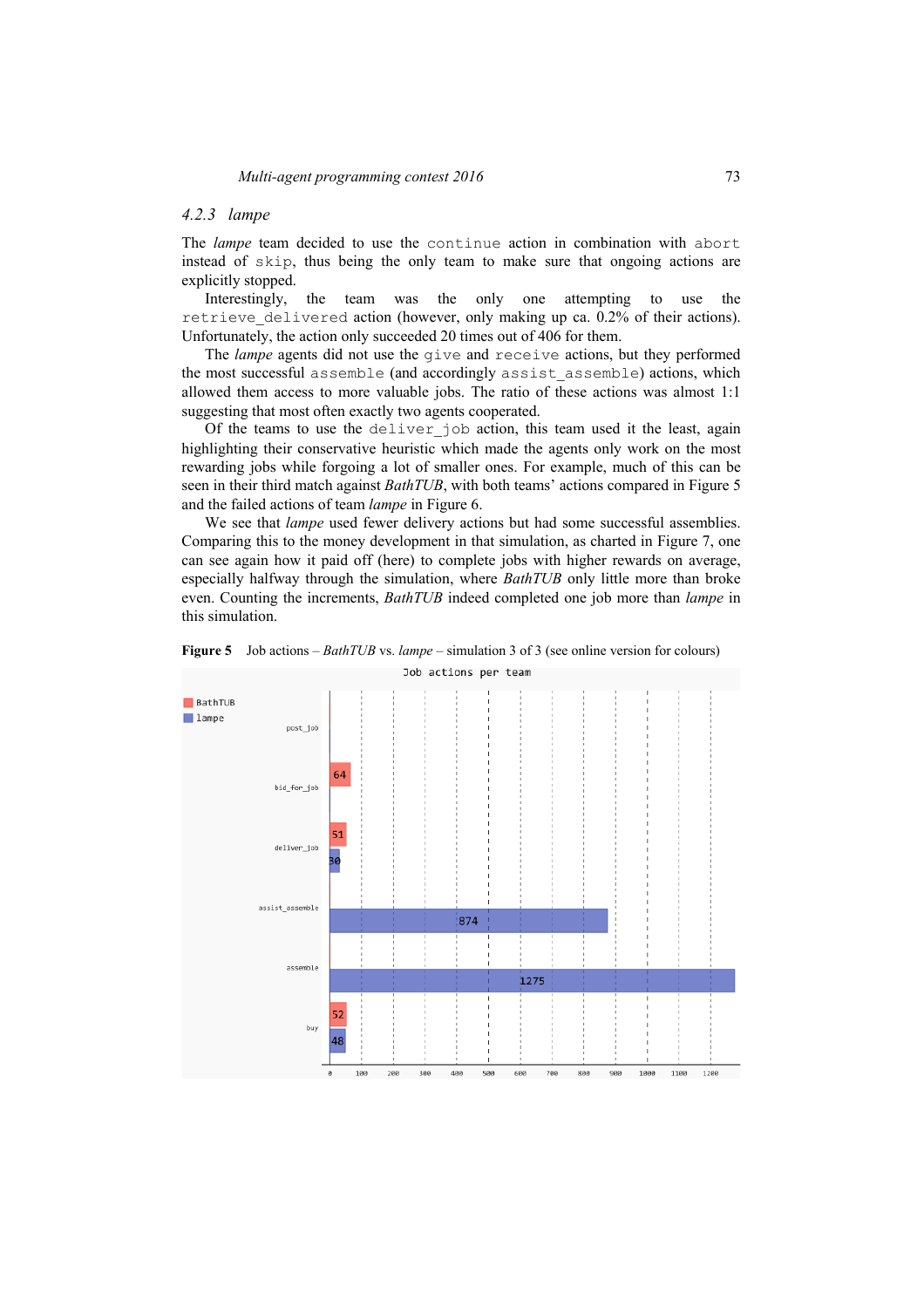

**Figure 6** Failed job actions *lampe* – *BathTUB* vs. *lampe* – simulation 3 of 3 (see online version for colours)

**Figure 7** Money – *BathTUB* vs. *lampe* – simulation 3 of 3 (see online version for colours)



Money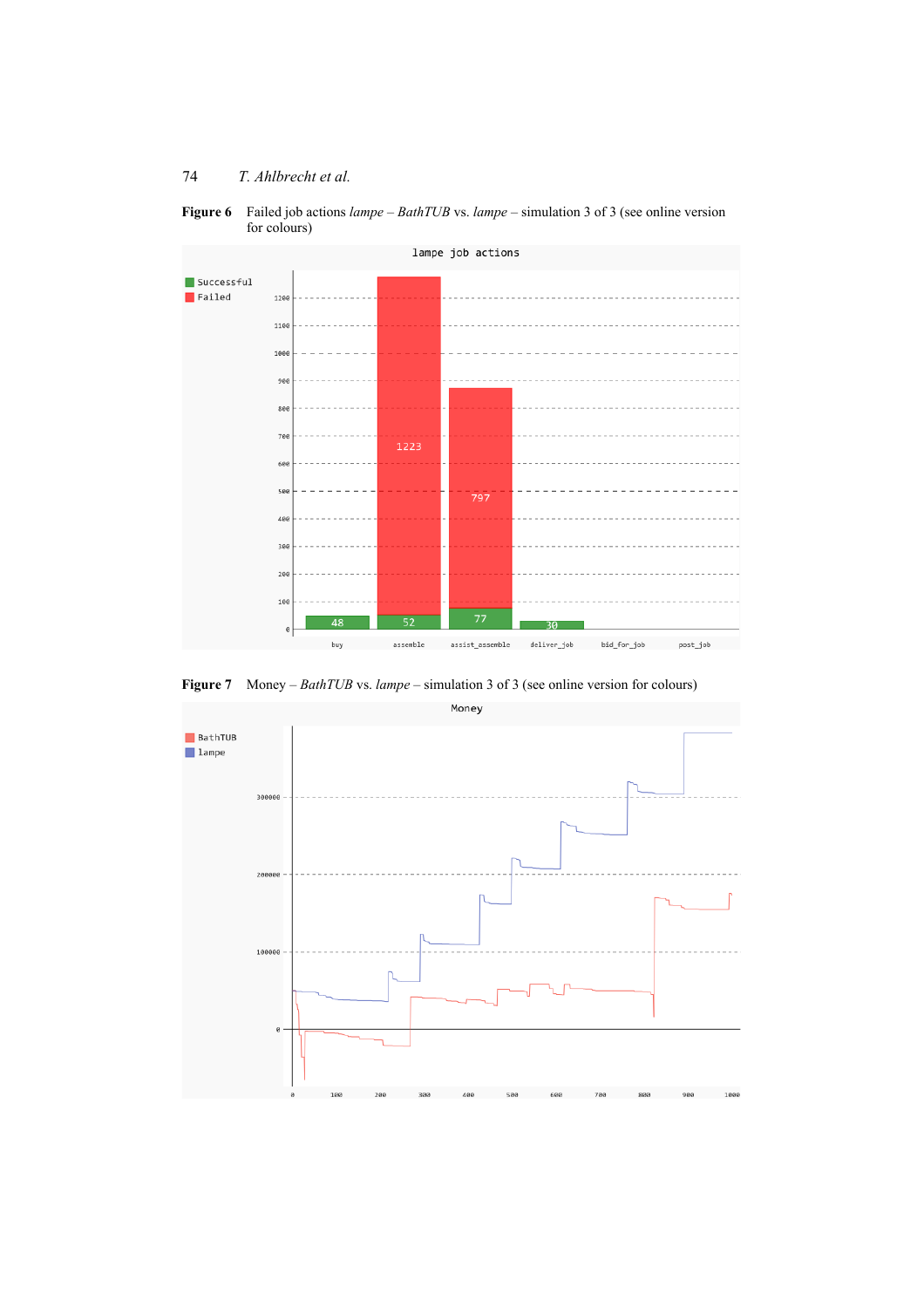#### *4.2.4 Python-DTU*

The team *Python-DTU* used all the common actions to a 'normal' degree, featuring a relatively high amount of skip actions.

Regarding storage actions, the team did not use any of them (e.g., retrieve or deliver). Also, as with any other team, give and receive were not used. As for the remaining actions, the team did not make use of bid for job and – surprisingly – deliver job.

The team used even less buy actions than *lampe*: only 164 during the whole *contest*. However, surprising us again, the team used the most (assist-)assemble actions out of all teams, even surpassing team *lampe* by roughly 77%. Recall that those were the only two teams to use these actions at all.

**Figure 8** Job actions – *lampe* vs. *Python-DTU* – simulation 1 of 3 (see online version for colours)



Probably as an attempt to completely occupy the opponent agents, the team used a comparatively high amount of  $\text{post}$  job actions. Fortunately, only the simulation web monitor seemed to struggle with that much new information and could be quickly repaired. This behaviour was only observed in certain simulations, e.g., the first one against *lampe*, as depicted in Figure 8. In simulations where the *Python-DTU* team used less post\_job actions, the amount of assemble actions was noticeably higher. In the accompanying Figure 9 we can also observe that the majority of assemble actions failed.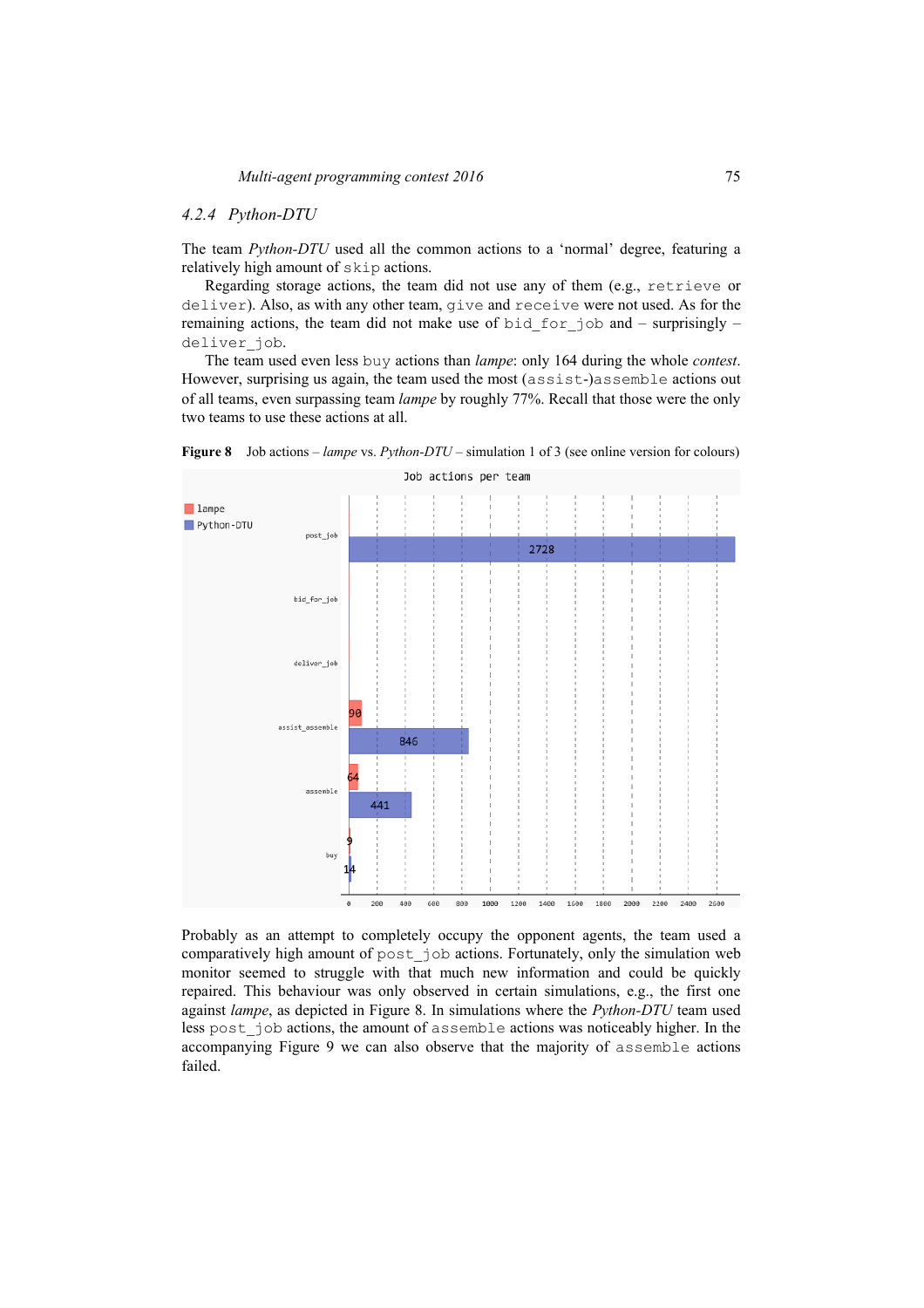

#### **Figure 9** Failed job actions *Python*-*DTU-lampe* vs. *Python-DTU* – simulation 1 of 3 (see online version for colours)

#### *4.2.5 BathTUB*

The *BathTUB* team also used no common action to an unusual degree. Like all others, the team did not use the storage actions, nor any of the cooperative assembly and item exchange actions.

Like *Python-DTU*, the team did not need the call\_breakdown\_service action. Also, the *BathTUB* agents did not make use of the post\_job feature. On the other hand, they were the only ones to use the bid\_for\_job action, which did not fail in most of the cases. The team was also the only one to complete several auction jobs per simulation.

The amount of buy actions for team *BathTUB* lies somewhere below that of *PUCRS*  and *Flisvos 2016*, but considerably above that of *lampe* and *Python-DTU*. The effect of these spendings can e.g., be observed in the second simulation of *BathTUB* against *lampe*, as shown in Figure 10.

Shortly after step 400, the teams are almost on par, however, big investments of *BathTUB* are not translated into greater rewards from then on.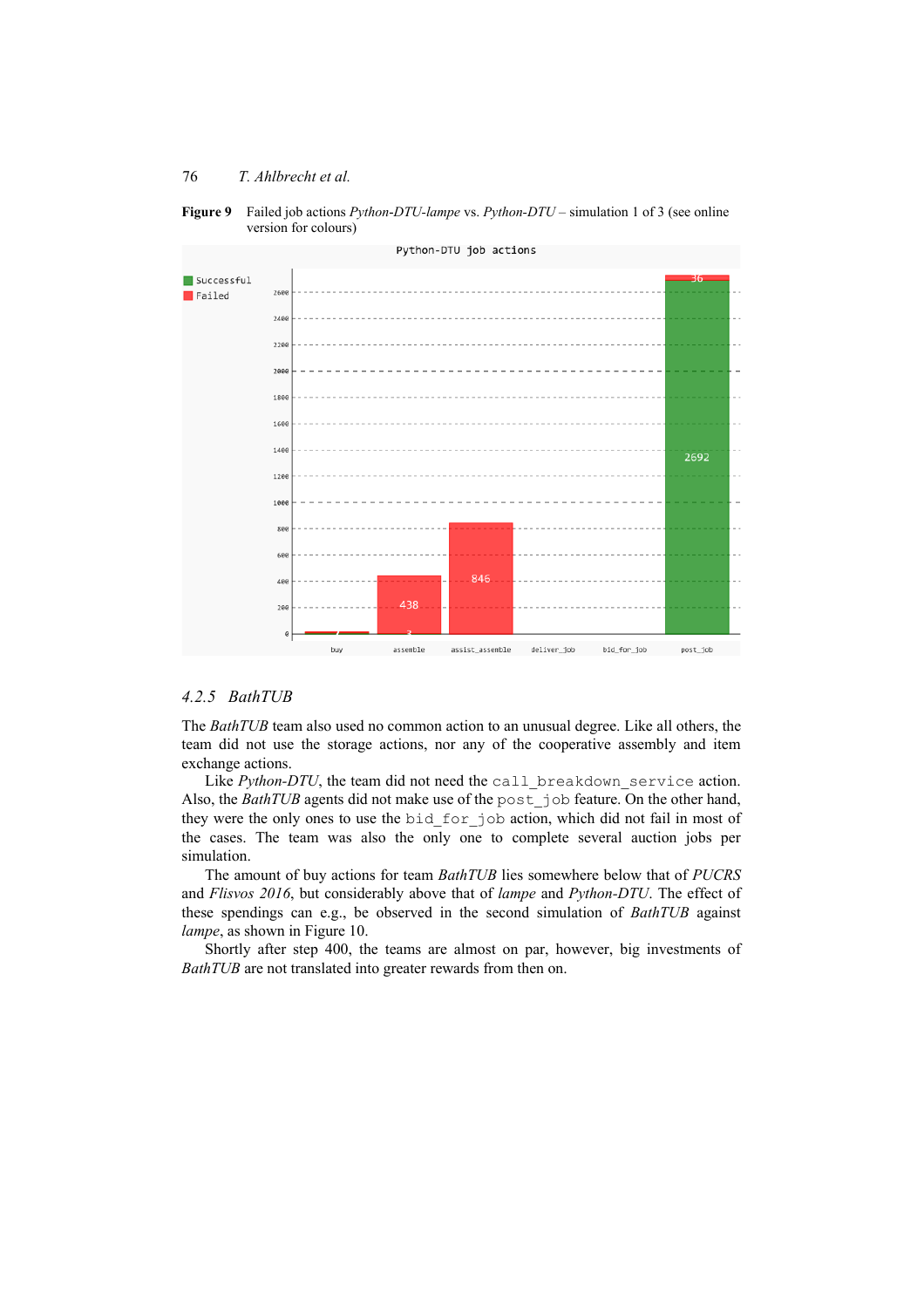

**Figure 10** Money – *BathTUB* vs. *lampe* – simulation 2 of 3 (see online version for colours)

### *4.3 Agents' reliability and stability*

In the last section, we mostly analysed what the agents *tried* to do. Now, we will have a look at the extent to which the agents submitted correct and *sensible* actions to the system. For example, it does not make sense for an agent to perform a charge action if that agent is not currently located within a charging station.

First off, the amount of noActions, which are registered if an agent does not submit an action before the timeout, was considerably higher than in the qualification phase. In fact, *Flisvos 2016* was the only team to keep a flawless record of 0 noActions. Most timeouts were encountered by team *lampe*, a solid 18.66% of their total actions. On the first day of the *contest*, their agents had a bug preventing them from reconnecting to a match once they lost connection for the first time. Thus, almost half of their 35,824 noActions originated from a single simulation, their third one against *PUCRS*.

The second most noActions were due to team *BathTUB*, roughly a fifth of those of team *lampe*. *Python-DTU* follows with half of that amount (i.e., ca. 4,000) and *PUCRS*  with a little less than half of that again.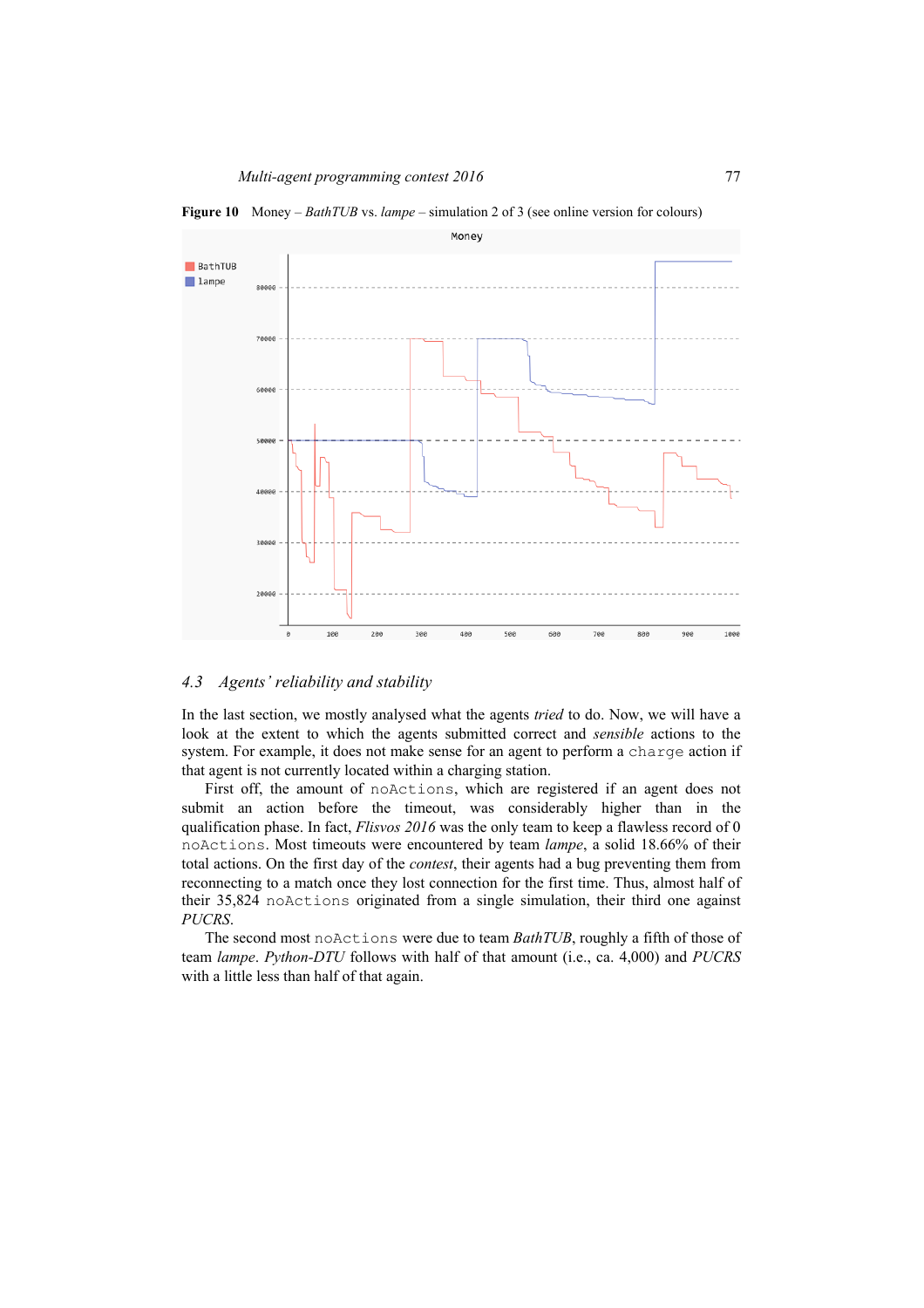The actions that were received by the system could potentially fail due to a number of reasons. Here, we will have a look at the causes of failed actions and how often they were experienced by the teams.

- *failed location:* this happens whenever an agent tries to perform a location-specific action outside of that location, i.e., charging, assembling or buying. It happened only a single time to *PUCRS* and about 150 times to *Python-DTU*.
- *failed unknown item:* this error occurs if an agent specifies a non-existing item as parameter to an action. It happened only a single time to *PUCRS*.
- *failed unknown facility:* this is the same as above, but for facilities. It also occurred only once for team *PUCRS*.
- *failed item amount:* this occurs whenever an agent tries to use more items for an action than it currently carries. It happened 13 times to *PUCRS* and about 12,000 and 18,000 times for *lampe* and *Python-DTU* respectively, making it the most frequently occurring failure code. We can assume that both of the latter teams had a rather serious planning problem, as these numbers explain the previously seen counts of failed assemble actions.
- failed tools: whenever a group of agents tries an assemble action without carrying the necessary tools, this failure occurs. Again, this occurred to both *lampe* and *Python-DTU*, about 7,000 and 11,500 times respectively, making it the other big cause of failed assemble actions. As 'failed\_tools' takes precedence over 'failed item amount' and both cases could be satisfied at the same time, these numbers should be taken into account at the same time.
- *failed capacity:* this occurred whenever an agent did not have enough inventory space to obtain an item. It happened close to 600 times for each *BathTUB* and *PUCRS*.
- *failed job status:* this code indicates that an agent tried to either bid for a job that's not up for auctioning, or deliver items to a job which has already been completed by the opponent team. Concerning *Flisvos 2016*, this was their only self-inflicted failure and on top only two times, probably due to *PUCRS* completing a job faster. Vice versa, the same thing happened to *PUCRS* 239 times, almost only against *Flisvos 2016*, indicating the same reason. The third and last team to experience the failure code was *BathTUB* with 85 actions.
- *failed counterpart:* this occurs whenever an agent tries to assist an assembling agent, but any requirement for assembling is not satisfied. Both teams who tried to assemble items, *Python-DTU* and *lampe*, experienced this failure on a minor scale, i.e., 146 and 328 times respectively.
- *failed random:* with a chance of 1%, any action might fail and get this result. By the nature of this failure, all teams had a similar rate of around 1% of their total actions.
- *useless:* an agent causes this failure if it tries to deliver items towards the completion of a job, but does not possess any item that is needed. Both *Flisvos 2016*  and *Python-DTU* did not cause this failure at all. *BathTUB* tried this only 35 times, *lampe* 74, and *PUCRS* a surprising 438 times.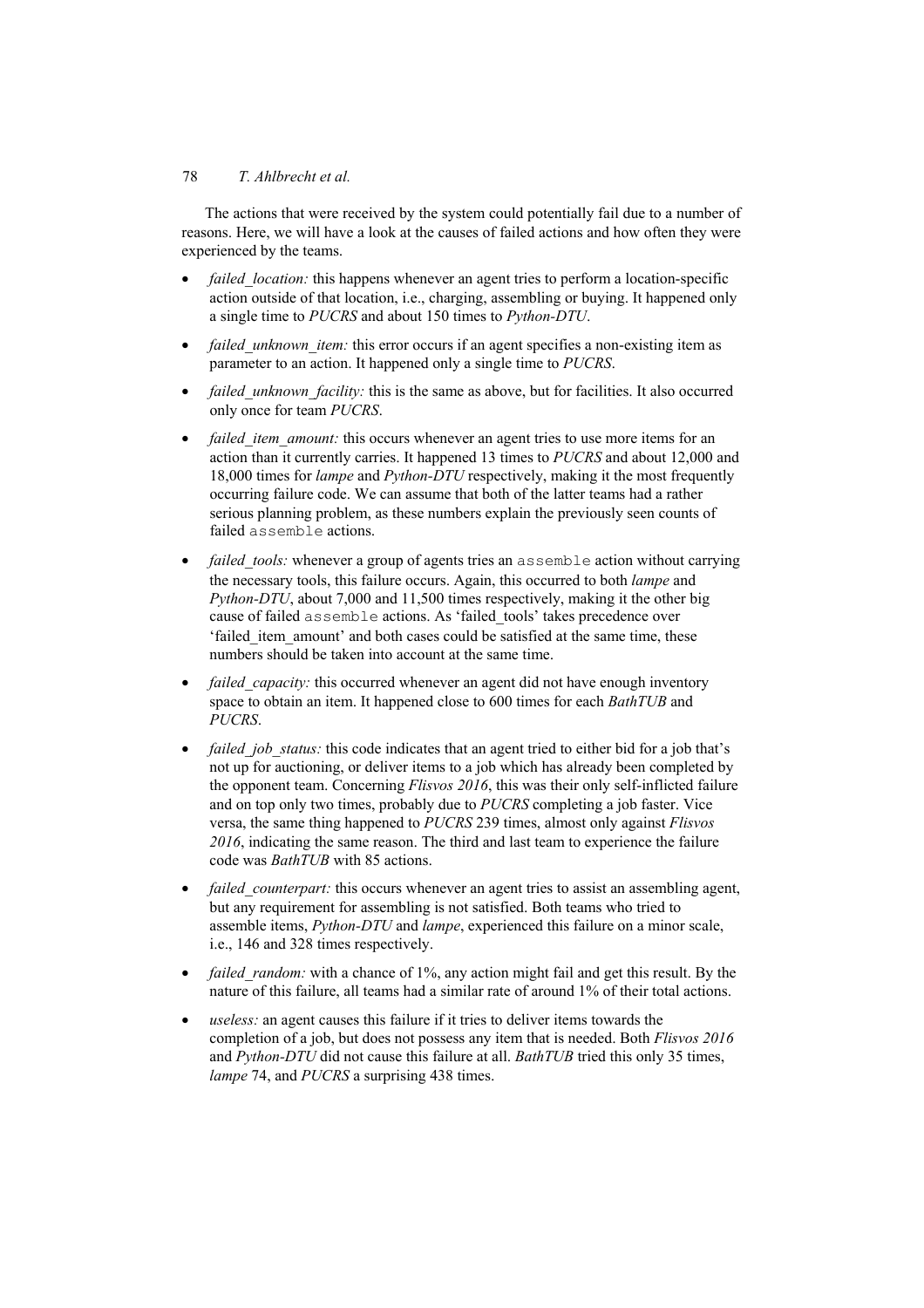Finally, the failure codes for invalid agent and job parameters, for an invalid location passed to the goto action, for being in the wrong facility, for attempting to assemble an item that cannot be assembled, for bidding on a job that is not an auction, and for using wrong parameter types were not encountered by any agent during the *contest*.

#### *4.4 Feature usage*

As already suggested, there are a number of features of the scenario which have been used only to a lesser degree or not at all. Since it was the first time the new scenario was played, it was not entirely clear how the participating teams would handle the different aspects.

For one, the teams did not use the assemble action very much. In preparation of the *contest*, we balanced job rewards so that only by assembling items themselves the teams would be able to net a notable profit. However, in previous tests, the testing agents were not reliably earning money, which led us to the decision to increase base rewards so that buying assembled items in shops still remained a viable though unfavourable option.

In addition, auction jobs were mostly neglected as well (or in case of *BathTUB* did not bring a clear advantage), possibly due to an abundance of regular jobs, which do not have a potential penalty attached (though of course any regular job comes with the risk of the opponent team completing it faster).

The storage facilities were also not used. Probably, the teams were mostly able to deliver the items they bought for their jobs on demand, while stocking up on certain items up front would have been more risk than reward.

Regarding jobs, the teams have used the post\_job action, yet only to divert the opponent team's attention and add to the information those agents have to process, instead of outsourcing some of their own work.

#### **5 Interesting simulations**

In this section, we will have a closer look at particular simulations and how they played out. We also try to carve out a few more details and to draw some conclusions.

#### *5.1 Flisvos 2016 vs. PUCRS – simulations 1 and 2*

The simulations of *Flisvos 2016* against *PUCRS* were played on the second day of the *contest*. While the first simulation was won by *Flisvos 2016*, *PUCRS* was able to take the lead in the second one. Both results were relatively close, see e.g., the development of scores (money) pictured in Figures 11 and 12.

In the first simulation, both teams struggled to make a profit at first. After 100 steps, *PUCRS* was first able to surpass the initial money of 50,000 (but only for a short time), while *Flisvos 2016* was spending a lot of money overall. Around step 500, *Flisvos 2016*  overtook *PUCRS* for the first time, only to lose the lead after about 50 steps. This did not change until around step 850, where both teams drew level and remained neck-and-neck for another 100 steps, gaining and spending similar amounts of money, with *Flisvos 2016*  slightly in the lead. However, said team was able to complete one final job, rewarding them the certain win.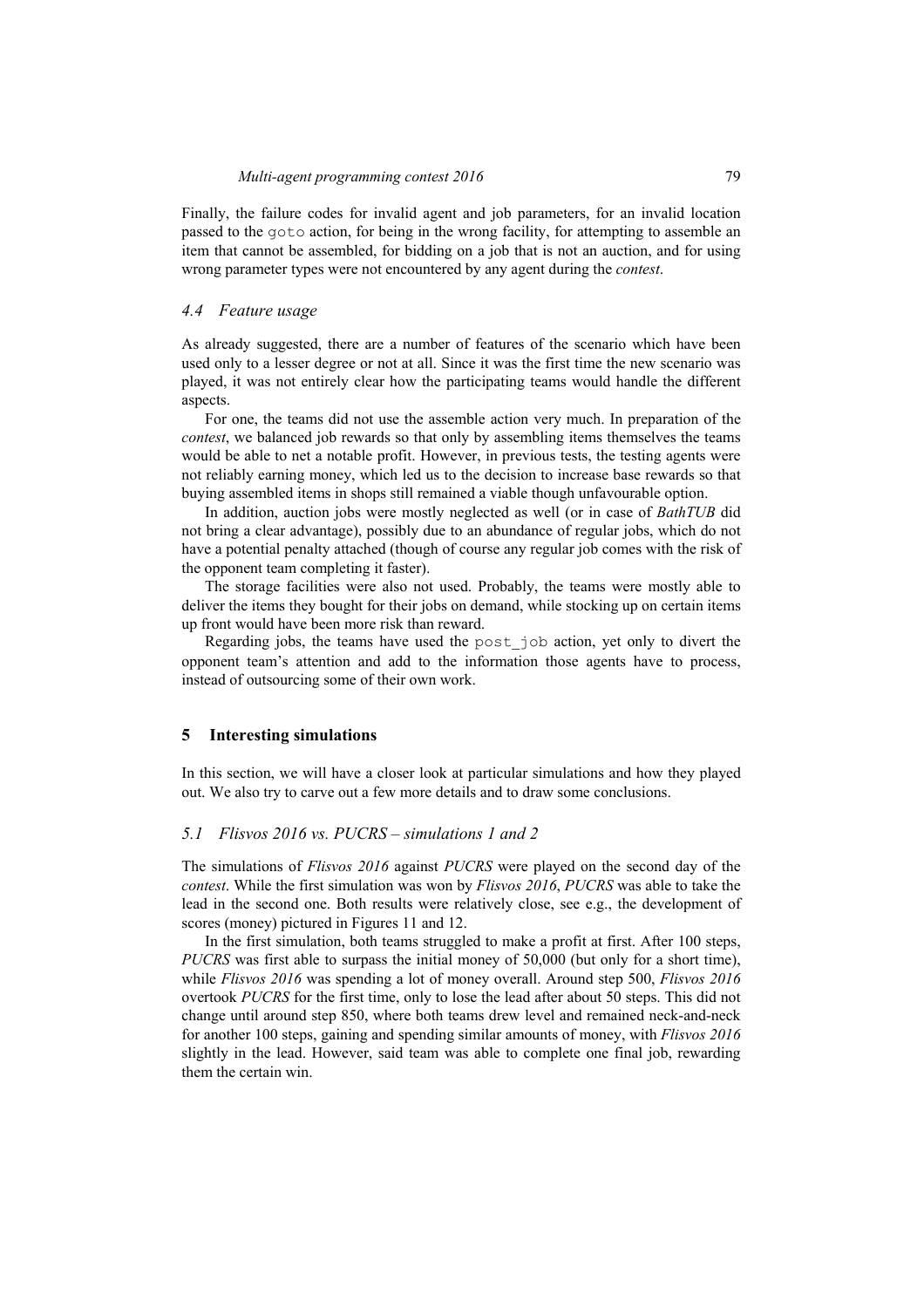

**Figure 11** Money – *Flisvos 2016* vs. *PUCRS* – simulation 1 of 3 (see online version for colours)

**Figure 12** Money – *Flisvos 2016* vs. *PUCRS* – simulation 2 of 3 (see online version for colours)

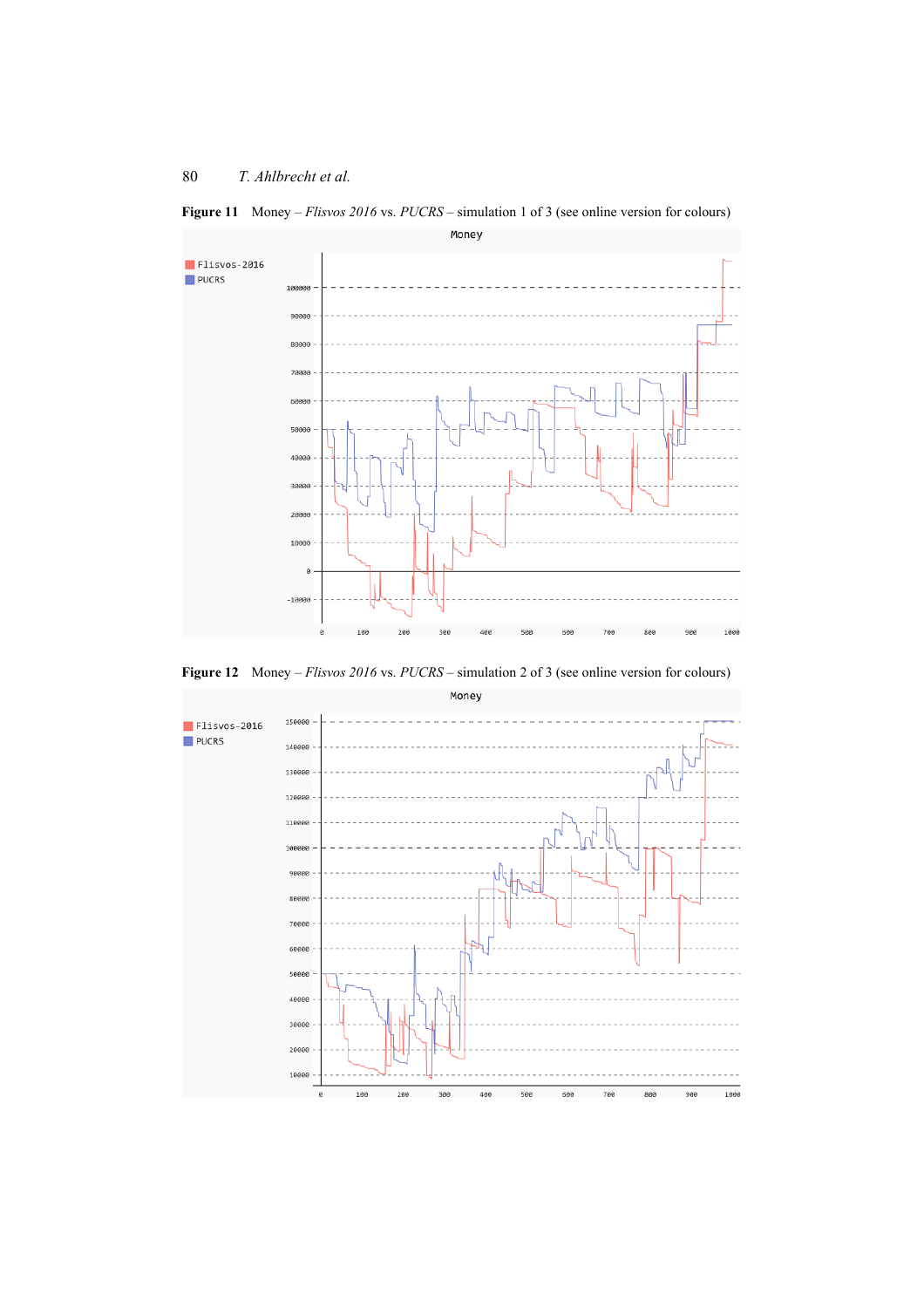By comparison, *Flisvos 2016* completed four jobs more than *PUCRS*, earning over 100,000 more. As both teams finished with a difference of only around 20,000, we may deduce that *Flisvos 2016* also spent considerably more money. Also from the money charts we can see that the curves for *PUCRS* get flat at around step 900, while *Flisvos 2016* remains active until the simulation is over (an ever slightly decreasing curve indicating charging agents). However, this was one factor giving *Flisvos 2016* the edge in the first simulation, as the last and critical job was completed while *PUCRS* was already in sleep mode. Also, in the second simulation, the final spendings of *Flisvos 2016* were not crucial as *PUCRS* already had the first place when they halted their activities.

#### *5.2 BathTUB vs. lampe – simulations 1 and 2*

Each team chooses very few jobs to attempt, giving more weight to every individual decision. *lampe* struggles in the first simulation, barely balancing their account at the end. Successfully completing jobs takes them between 102 and 276 steps from the time they are posted with an average of 186 steps. It can not be ruled out that *BathTUB* beat them to some jobs with much shorter completion times between 66 and 99, averaging 72 steps. Towards the end *BathTUB* makes another big investment and secures a lead of 14,165 by delivering in time.

The pattern is reversed in simulation 2. Here *BathTUB* completes five jobs in 54, 68, 142, 206 and 218 steps. However only one of them turns out to be profitable, not allowing them to break even. Meanwhile *lampe* swiftly completes just two well-chosen jobs in 141 and 30 steps. Simulation 2 ends with *lampe* winning 38,638: 85,114.



**Figure 13** Money – *lampe* vs. *Python-DTU* – simulation 1 of 3 (see online version for colours)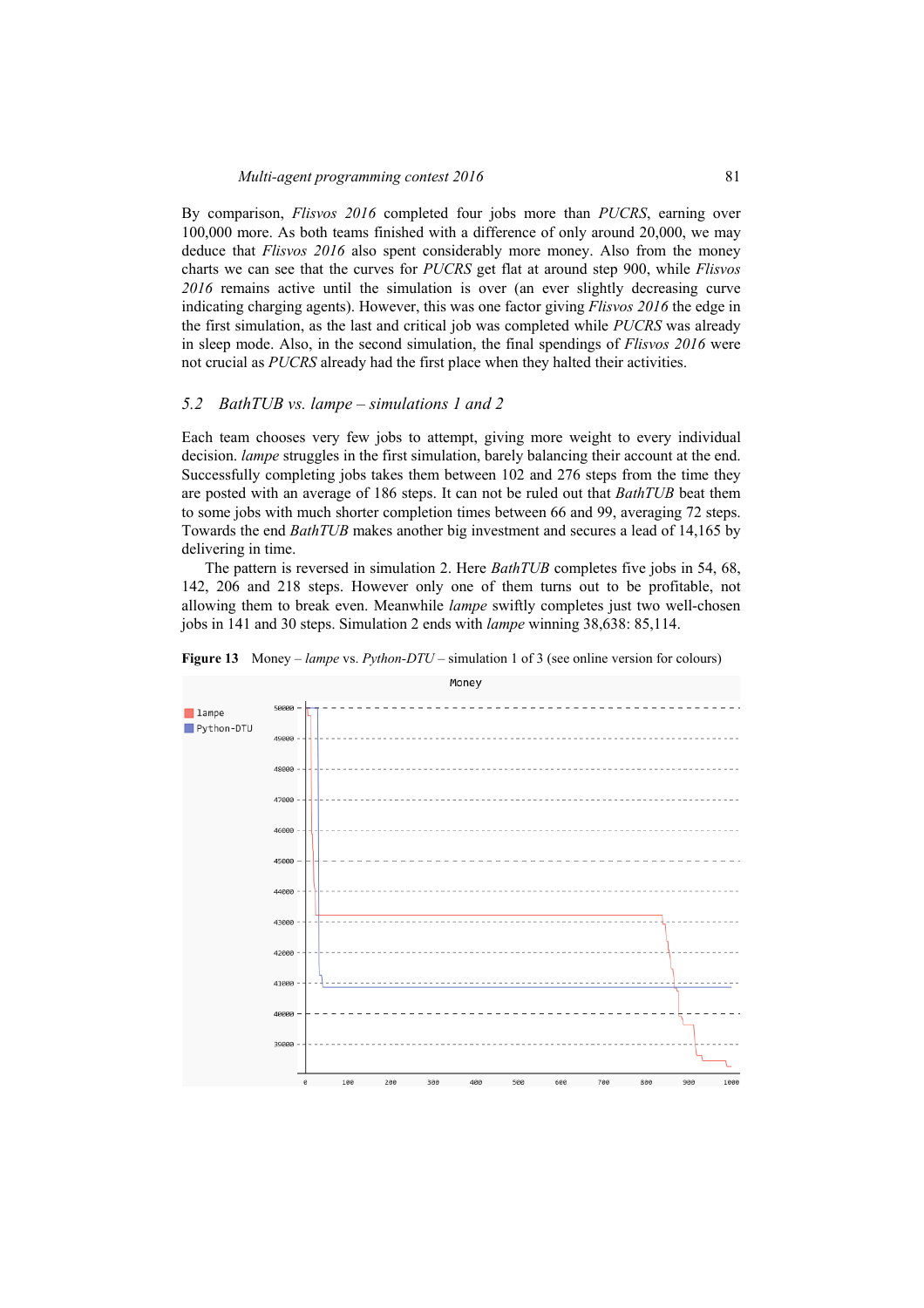#### *5.3 lampe vs. Python-DTU – simulation 1*

This simulation is among the most interesting. *Python-DTU* changed their strategy and posted an astonishing number of 2,692 jobs. This not only revealed a weakness in the web monitor<sup>13</sup> but might have had an effect on team *lampe*, which crashed in the first few steps with the result of not much happening for about 800 steps. Fortunately, team *lampe*  found the bug, that was preventing them from reconnecting the agents, during the simulation and reconnected between steps 800 and 900. Unfortunately for them, this made their agents spend more money than *Python-DTU* in the last couple of steps, as depicted in Figure 13, ultimately accounting for their loss.

#### **6 Conclusions and outlook**

In conclusion, we have seen an interesting *contest* and a solid first run of the new scenario which we can use as a foundation for future improvements. Judging from the previous section, we need to put some effort into pushing the scenario into a more cooperative direction. One way of doing this is to put more emphasis on or even enforce the use of the assemble action and the related systems. A rework of this is already in progression and should become ready in early 2017.

Also, the scenario still leaves room for more contention among the opposing teams. This year, the teams could mostly just work alongside each other without having much influence on the other team's possibilities.

As we are already looking forward to the next edition of the *contest* in 2017, we have to admit that our advertising and promotion efforts still leave room for improvement, to say the least. With a stagnating number of participants since 2013, which had its peak in 2011, we have to take action to attract more contestants. Hopefully, this publication helps in this respect and gives us some visibility. Also, we will focus more on pushing for the use of our platform in teaching MAS.

We conclude with a critical remark. It was our aim from the very beginning to eventually show the superiority of agent-based approaches in certain environments where autonomous behaviour of agents pays off. We were quite sure to easily develop scenarios where the use of agents would be not only natural, but also very beneficial in finding a good solution *without using a classical, distributed but hard-coded algorithm developed for that particular scenario*. We were looking forward to a solution that *evolves naturally*  by the interplay among the autonomous agents. We were hoping that an underlying agent programming language can provide agent features suitable for allowing such an evolving solution.

However, we never forbade that all agents share the same information or a programmer develops a classical distributed algorithm, where one agents is the master and all other agents are slaves steered by the master (a *centralised* approach). For our scenarios, a solution could, in principle, be hard-coded by hand (although we are not aware of such a solution). This is, obviously, against the philosophy of a truly agent-based paradigm. Our way to deal with this problem is, rather than forbidding such solutions, to develop scenarios where such unwanted approaches are very difficult or, perhaps, not possible at all (or at least not as good as agent-based solutions).

At the same time, we are looking for a scenario that can be easily tested and does not have extremely difficult rules (just difficult solutions). After ten years of research, we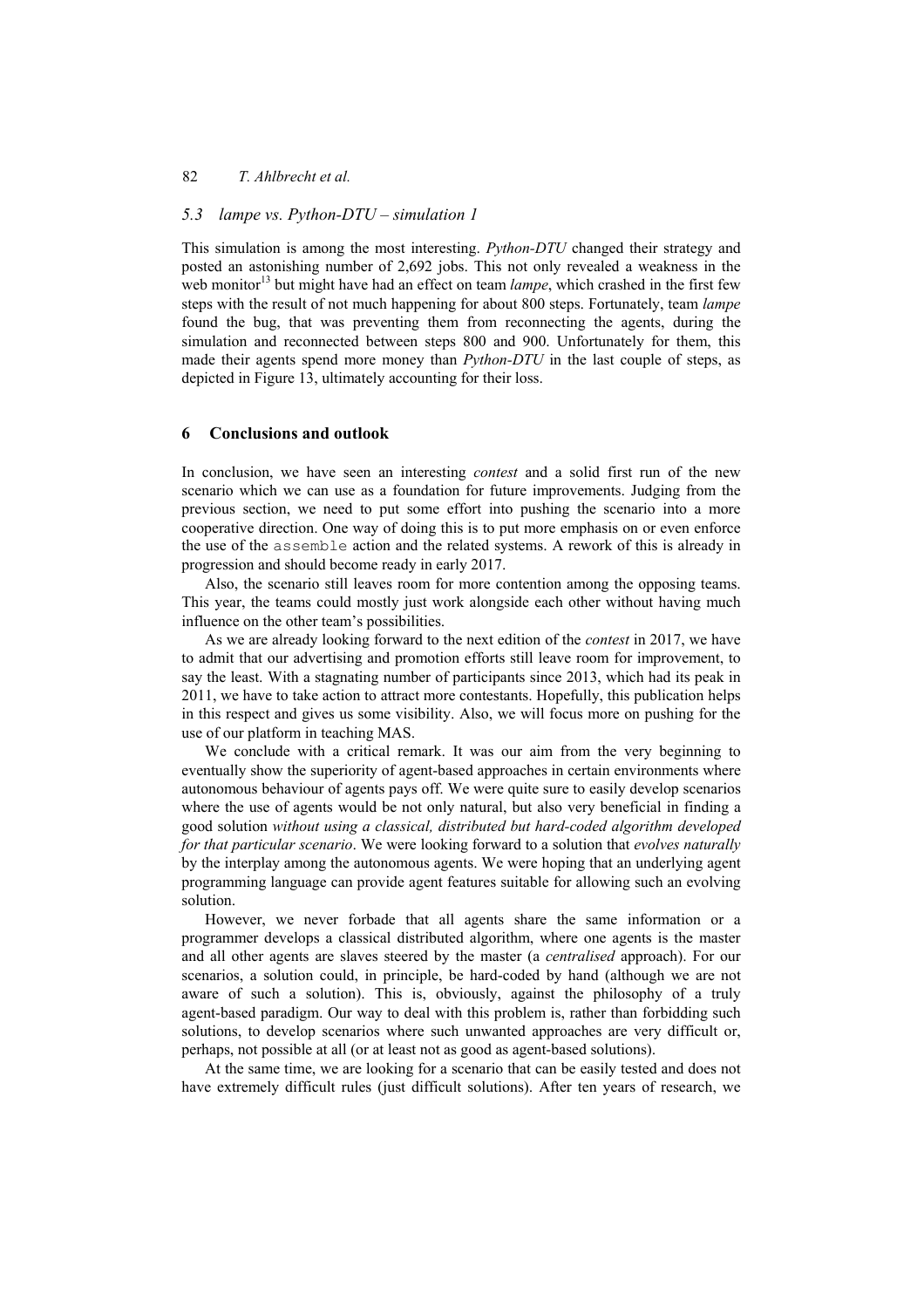still have not found such a *convincing scenario*. Nor have we yet proved that agent-based approaches are clearly superior to other, sometimes even ad-hoc, approaches using traditional programming languages. This is related to the famous search for a *killer application*, as one of the referees pointed out. It may well be that such killer applications do not exist and that the advantage in using MAS technology only becomes apparent in other categories: reusability, maintenance, bug-freeness, the possibility to model-check agents, code running on different platforms, etc.

A possible way to go is to consider *many* agents, not just a few, but hundreds or thousands of *sophisticated* agents – traditional approaches do not seem to perform well in such a situation. Moreover, with many interacting agents we might see some interesting behaviour evolve.

We are also seriously considering to let participate *more than two* teams in the same simulation. The current scenario would provide for this naturally, however, the underlying technical system has evolved with only two teams in mind, making this change quite a challenge.

Our ultimate vision is an agent platform that allows to deploy agents written in very different agent languages, using the specific features of them. For example it might be beneficial for BDI agents to solve very efficiently certain tasks, whereas planning agents based on some form of HTN could do the planning for them. Being able to re-use agents already developed (and based on different paradigms) would certainly push the envelope for applications of multi-agent systems. However, the price to pay is to standardise the communication and set up common protocols and interfaces for such agents.

#### **Acknowledgements**

We would like to thank some anonymous referees for giving us interesting feedback that helped to improve this article. We also thank Alfred Hofmann from Springer for his support during the last ten years and for endowing the prices of 500 and 250 Euros in Springer books.

#### **References**

- Ahlbrecht, T., Bender-Saebelkampf, C., de Brito, M., Christensen, N.C., Dix, J., Franco, M.R., Heller, H., Hess, A.V., Heßler, A., Hübner, J.F., Jensen, A.S., Johnsen, J.B., Köster, M., Li, C., Liu, L., Morato, M.M., Ørum, P.B., Schlesinger, F., Schmitz, T.L., Sichman, J.S., de Souza, K.S., Uez, D.M., Villadsen, J., Werner, S., Woller, O.G. and Zatelli, M.R. (2013a) 'Multi-agent programming contest 2013: the teams and the design of their systems', in Cossentino, M., El Fallah-Seghrouchni, A. and Winikoff, M. (Eds.): *Engineering Multi-Agent Systems – First International Workshop*, EMAS, St. Paul, MN, USA, 6–7 May, revised selected papers, *Lecture Notes in Computer Science*, Vol. 8245, pp.366–390, Springer.
- Ahlbrecht, T., Dix, J., Köster, M. and Schlesinger, F. (2013b) 'Multi-agent programming contest 2013', in Cossentino, M., El Fallah-Seghrouchni, A. and Winikoff, M. (Eds.): *Engineering Multi-Agent Systems – First International Workshop*, EMAS 2013, St. Paul, MN, USA, 6–7 May, revised selected papers, *Lecture Notes in Computer Science*, Vol. 8245, pp.292–318, Springer.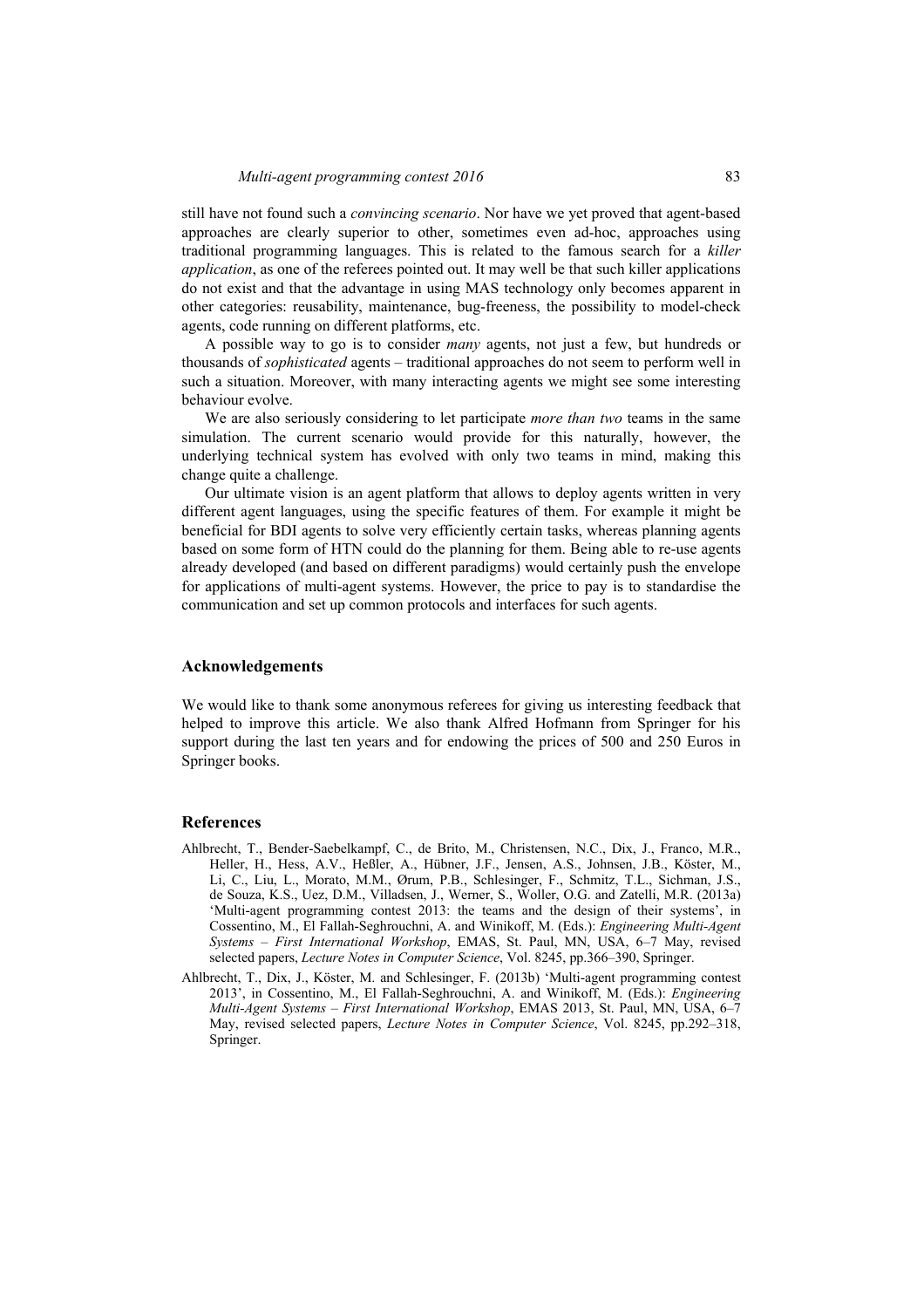- Ahlbrecht, T., Dix, J. and Schlesinger, F. (2014) 'From testing agent systems to a scalable simulation platform', in Eiter, T., Strass, H., Truszczynski, M. and Woltran, S. (Eds): *Advances in Knowledge Representation, Logic Programming, and Abstract Argumentation. Essays Dedicated to Gerhard Brewka on the Occasion of His 60th Birthday*, *Lecture Notes in Computer Science*, Vol. 9060, pp.47–62, Springer.
- Behrens, T., Dastani, M., Dix, J. and Novák, P. (2009) 'Agent contest competition: 4th edition', in Hindriks, K.V., Pokahr, A. and Sardiña, S. (Eds): *Programming Multi-Agent Systems, 6th International Workshop (ProMAS 2008)*, *Lecture Notes in Computer Science*, Vol. 5442, pp.211–222, Springer.
- Behrens, T., Dastani, M., Dix, J., Hübner, J., Köster, M., Novák, P. and Schlesinger, F. (2012a) 'The multi-agent programming contest', *AI Magazine*, Vol. 33, No. 4, pp.111–113.
- Behrens, T., Köster, M., Schlesinger, F., Dix, J. and Hübner, J. (2012b) 'The multi-agent programming contest 2011: a résumé', in Dennis, L., Boissier, O. and Bordini, R. (Eds.): *Programming Multi-Agent Systems*, *Lecture Notes in Computer Science*, Vol. 7217, pp.155–172, Springer Berlin/Heidelberg.
- Behrens, T., Dastani, M., Dix, J., Köster, M. and Novák, P. (2010a) 'The multi-agent programming contest from 2005–2010: from collecting gold to herding cows', *Annals of Mathematics and Artificial Intelligence*, Vol. 59, No. 3, pp.277–311.
- Behrens, T., Dastani, M., Dix, J., Köster, M. and Novák, P. (Eds.) (2010b) 'Special issue about multi-agent-contest I', *Annals of Mathematics and Artificial Intelligence*, Vol. 59, Nos. 3–4, pp.275–437, Springer, Netherlands.
- Cardoso, R.C., Pereira, R.F., Krzisch, G., Magnaguagno, M.C., Baségio, T. and Meneguzzi, F. (2017) 'Team PUCRS: a decentralised multi-agent solution for the agents in the city scenario', *Int. J. Agent-Oriented Software Engineering*, Vol. 6, No. 1, pp.3–34.
- Czerner, P. and Pieper, J. (2017) 'Multi-agent programming contest 2016: lampe team description', *Int. J. Agent-Oriented Software Engineering*, Vol. 6, No. 1, pp.101–117.
- Dastani, M., Dix, J. and Novák, P. (2007) 'The second contest on multi-agent systems based on computational logic', in Inoue, K., Satoh, K. and Toni, F. (Eds.): *Computational Logic in Multi-Agent Systems*, *Lecture Notes in Computer Science*, Vol. 4371, pp.266–283, Springer Berlin Heidelberg.
- Dastani, M., Dix, J. and Novák, P. (2008) 'Agent contest competition 3rd edition', in Dastani, M., Ricci, A., El Fallah Seghrouchni, A. and Winikoff, M. (Eds.): *Proceedings of ProMAS '07*, revised selected and invited papers, *Lecture Notes in Artificial Intelligence*, Vol. 4908, Springer, Honululu, US.
- Hessler, A. (2017) 'BathTUB team description multi-agent programming contest 2016', *Int. J. Agent-Oriented Software Engineering*, Vol. 6, No. 1, pp.118–127.
- Karakovskiy, S. and Togelius, J. (2012) 'The Mario AI benchmark and competitions', *IEEE Transactions on Computational Intelligence and AI in Games*, Vol. 4, No. 1, pp.55–67.
- Köster, M., Schlesinger, F. and Dix, J. (2013) 'The multi-agent programming contest 2012', in *Programming Multi-Agent Systems*, *Lecture Notes in Computer Science*, Vol. 7837, pp.174–195, Springer Berlin Heidelberg.
- Sarmas, E. (2017) 'The Flisvos-2016 multi-agent system', *Int. J. Agent-Oriented Software Engineering*, Vol. 6, No. 1, pp.35–57.
- Villadsen, J., From, A.H., Jacobi, S. and Larsen, N.N. (2017) 'Multi-agent programming contest 2016 – the Python-DTU team', *Int. J. Agent-Oriented Software Engineering*, Vol. 6, No. 1, pp.86–100.